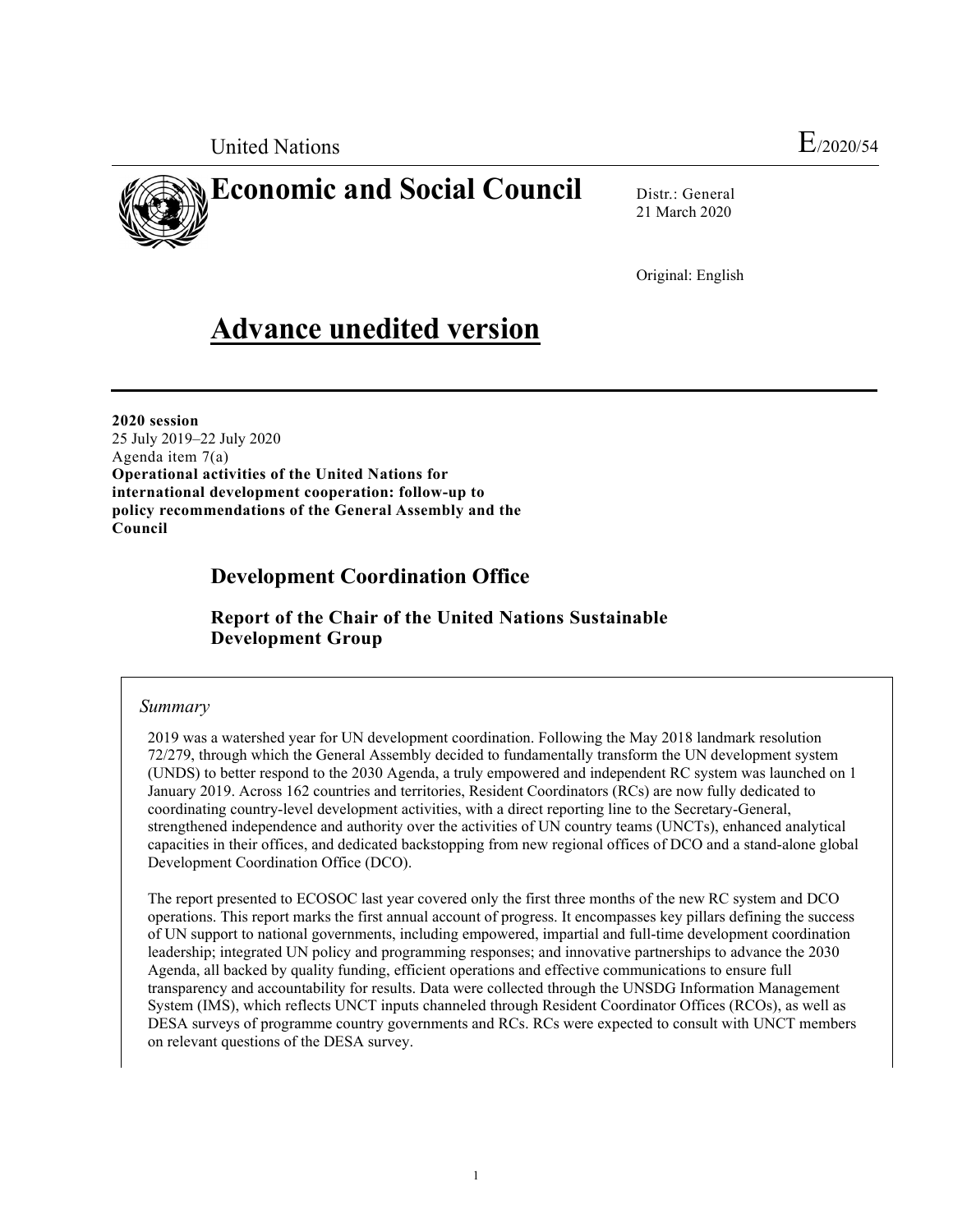Early signs are promising. Enhanced coordination is beginning to yield results. Almost all UNCTs (95%) report that a joint approach has strengthened their relationships with governments.<sup>1</sup> The collective offer is better defined, more accessible and more attuned to needs on the ground. Two thirds of programme country governments indicate that RCs have shown increased capacity to support national development priorities.<sup>2</sup> Over half (56%) also state that RCs have made UN activities more coherent and helped reduce duplication.<sup>3</sup>

Organizational culture is also gradually shifting to embrace greater cooperation and collaboration. All UNCTs report that they have changed activities in response to reforms, highlighting improved joint planning and joint programme implementation.<sup>4</sup> Three quarters of RCs (75%) state there is greater access to UNDS expertise to address specific national needs, priorities and challenges.<sup>5</sup> Over 90% agree that UNCTs see the RCO as a common resource for analysis, policy and programming.<sup>6</sup> Close to three quarters affirm that DCO has provided adequate support in rolling out structural changes and new coordination instruments.<sup>7</sup>

Given the extent of the structural and cultural overhaul, some challenges remain. The true impact, in terms of SDG achievement, will require time. But the journey of transformation has begun, and the spirit of UN reform is already infusing the immediate and longer-term response to the COVID-19 crisis. RCs are bringing together UN assets behind WHO's efforts, and will be at the forefront of the coordinated, multi-agency, multi-sectoral approach required to face the social and economic impacts of the crisis.

The present report should be read in tandem with the 2020 Secretary-General's report on the QCPR. The two reports chronicle progress in making the UNDS fit to deliver on the 2030 Agenda. At age 75, the UN is embracing change, united in its renewed commitment to a better organization and a better world.

## **I. Introduction: an empowered and successful RC system to deliver on the Decade of Action**

- 1. **On 1 January 2019, a new era of UN development coordination began.** A reinvigorated RC system was rolled out, embodying the vision of the General Assembly for a dedicated, independent, impartial and empowered development coordination function. This change is fundamental as we start the Decade of Action, and even more so in light of the COVID-19 crisis. The urgency is now twofold: to protect development gains and to accelerate action to achieve the SDGs by 2030.
- 2. **The new RC system has been at the heart of the reform, in response to the high ambition of the 2030 Agenda and QCPR calls** for a more cohesive, effective and efficient UNDS. Development coordination is now a full-time, impartial function; RCs have greater authority, capacities and tools. This transformation has helped shift the UNDS to a more integrated working model, making better use of expertise and assets at the global, regional and country levels, with greater accountability for results.
- 3. **2019 was a take-off year.** Following the formal transfer of the RC system to the Secretariat, the focus was first on a smooth transition. **Within three months**, staff recruitment was initiated, legal and administrative arrangements established, and funding to kickstart operations mobilized. Staff at UNDP and the Secretariat eased the shift, supported by Member States with funds and engagement through the ACABQ, the Fifth Committee and ECOSOC.

<sup>&</sup>lt;sup>1</sup> UNSDG IMS.

<sup>&</sup>lt;sup>2</sup> 2019 DESA survey of programme country governments (PCG).

 $3$  ibid.

<sup>4</sup> UNSDG IMS.

<sup>5</sup> 2019 DESA survey of RCs.

<sup>6</sup> ibid.

 $<sup>7</sup>$  ibid.</sup>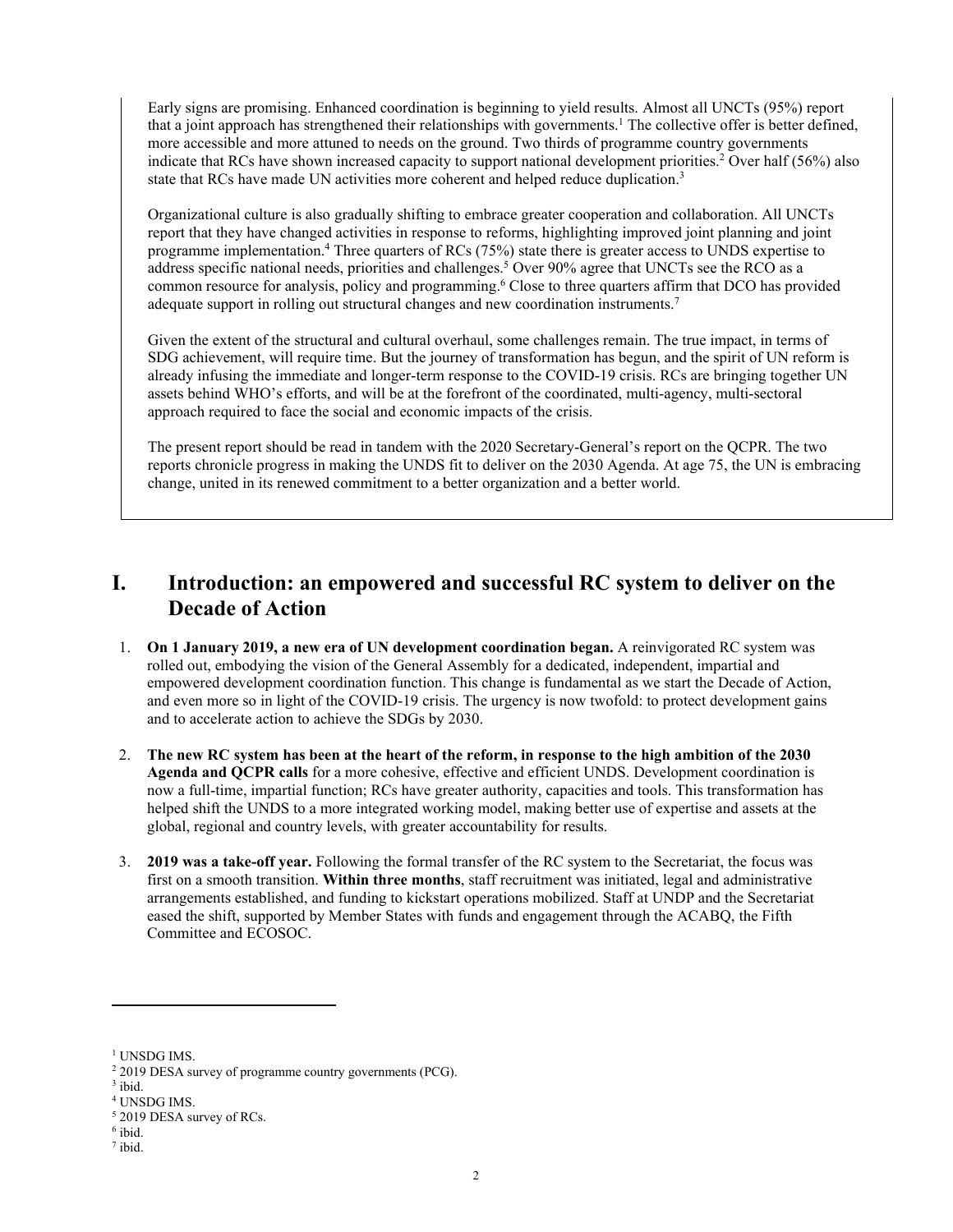- 4. **Within six months, new tools, instruments and platforms were operationalized** to support the RC system, enhance accountability, boost transparency and enable new funding approaches. Guidance for a new Common Country Analysis (CCA) and Cooperation Framework was developed, a new internal Management and Accountability Framework (MAF) introduced, the Funding Compact agreed, the Joint Fund for the 2030 Agenda ("Joint SDG Fund") operationalized, and an online platform created to track contributions to the Special Purpose Trust Fund (SPTF) for the RC system. An overhaul of UNCT and UNSDG websites began to showcase progress on reform.
- 5. **One year later, structural changes are in place**, **with 87% of investments in development coordination targeting country-level functions and capacities.** RCs are now fully dedicated to development coordination, under the leadership of the Secretary-General, connecting and catalyzing UNCTs. 75% of positions in RCOs were filled by the time this report went to print, with all others well advanced in the recruitment process. Regional offices of DCO have been established. DCO has carried out its own transition to a stand-alone office and is better equipped to support the RCs. This has also been possible thanks to UNDP's strong operational support for financial, human resources, general operations and administrative services for all RCOs and most regional offices of DCO. In some countries the longer-term host agreement to define the legal basis for RCs and RCOs to operate is still being negotiated; it is important to finalize this step soon, so as to focus operations on advancing the development agenda.
- 6. **Concrete changes are taking shape**. **At country level, full-time, empowered and independent RCs are mobilizing UNCTs towards integrated planning and tailored responses.** Advances include UNCT reconfiguration, better pooling of technical and policy resources, and more joint planning and programming. Teams are making increased use of joint communications, common business operations, and greater collective mainstreaming of core norms and principles. **At regional level,** newly established regional offices of DCO deliver country-level support tailored to the specificities of each region.
- 7. **Globally, improved coordination is bringing the system together around system-wide strategies to advance the 2030 Agenda**. Support for development activities in countries is being enhanced through increased investments in collective knowledge platforms; improved quality control for inter-agency analytical, planning and reporting products; more effective joint communications and advocacy; and increased transparency of development activities.
- 8. **Enhanced coordination is also enhancing dialogue with Member State** and constructive feedback on performance. It is fostering effective prioritization and decision-making, and more robust follow-up. It is facilitating an SDG-centred whole-of-system alignment behind national priorities, including through resource mobilization and the establishment of pooled funds.
- 9. **National governments recognize that strengthened coordination is demonstrating visible benefits.** Two thirds of programme country governments indicate that, since 1 January 2019, RCs have shown increased capacity to support national development priorities. 8 95% of UNCTs note changes in how they work with governments.<sup>9</sup> Over half report enhanced joint strategic planning.<sup>10</sup> Partnerships and information-sharing are on the rise, and governments are proactively engaging RCs and UNCTs in national development discussions. Angola, China, Gabon, Papua New Guinea and Uzbekistan have upgraded the RCs' diplomatic rank, for example, formally recognizing them as the highest-ranking UNDS representatives in the country, and allowing increased access to top government officials, including Heads of State and Government.
- 10. **The UNDS also appears to increasingly value improved coordination.** A UNFPA survey of 112 country offices carried out in late 2019 reports not only greater abilities to engage in joint programming, but also to deliver on entity-specific mandates, position UNFPA issues more centrally, access governments and enter into partnerships more easily, due to the RC's enhanced role as convener, broker and spokesperson for the entire UNCT. Specialized agencies also confirm greater engagement in UNCTs. Agencies with limited in-country presence are systematically offering expertise to increasingly accessible and open UNCTs.

<sup>8</sup> 2019 DESA survey of PCG.

<sup>9</sup> UNSDG IMS.

 $^{10}$ ibid.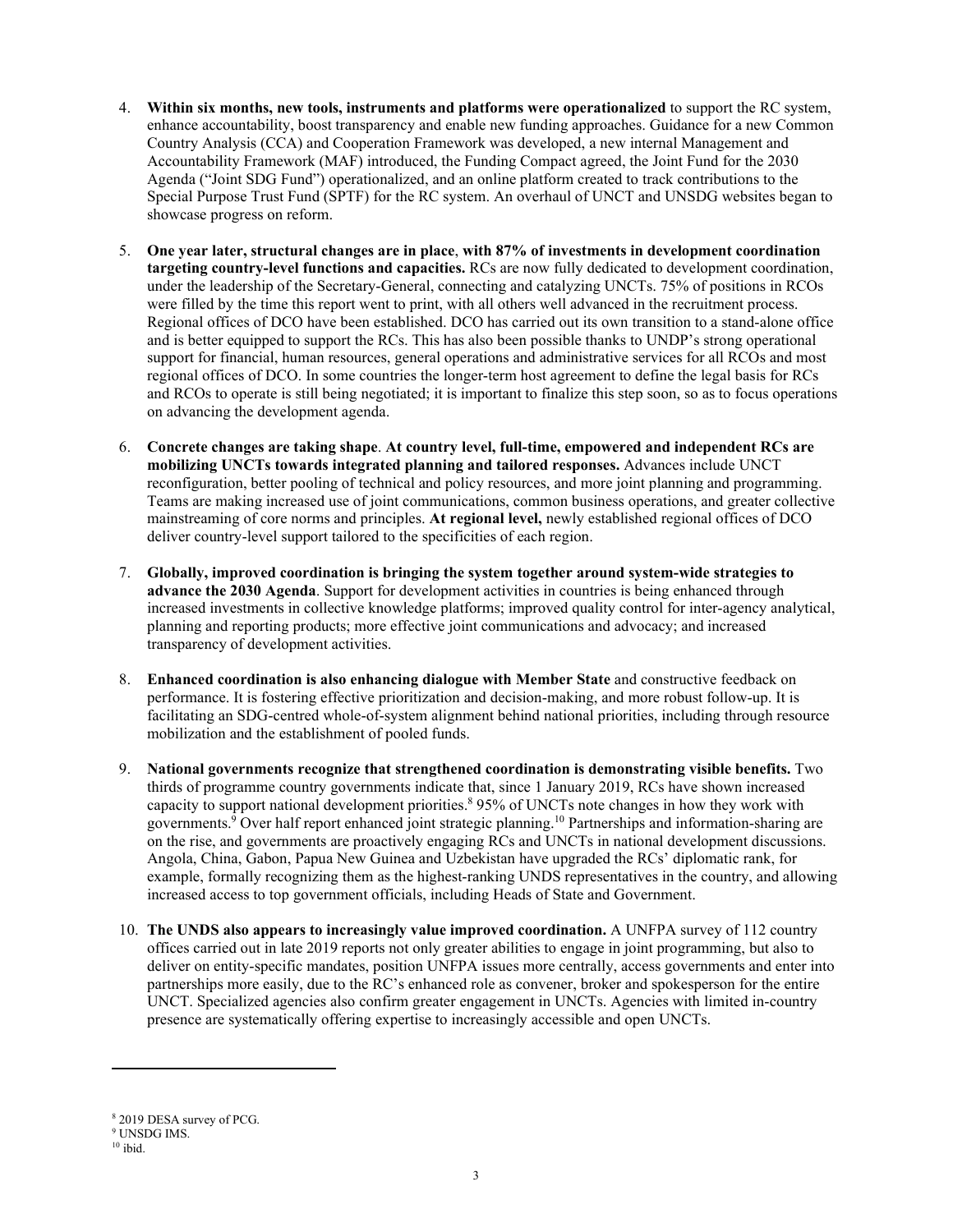- 11. **The level, scope and pace of transformation vary across countries and regions, as covered extensively in the 2020 Secretary-General's report on the QCPR. While the direction is unambiguously positive, challenges remain.** A first major test is the response to the immediate and long-standing socioeconomic consequences of the COVID-19 pandemic. Momentum must be maintained behind systemic cultural changes fully embracing the urgency of a more coherent, effective and efficient UNDS. The RC system must ensure that support aligns with country-specific needs. Priorities for 2020 include strengthening RC leadership and RCO capacities, introducing system-wide evaluation of collective planning and integrated responses, and debuting new regional and global MAFs, while continuing to consolidate transformation so far.
- 12. **Success will be measured by** improved, integrated policy advice, as the 2030 Agenda requires; increased programmatic results, including more effective cross-border and sub-regional responses; more efficient and agile operations; and greater transparency and accountability, refreshing the relationship with Member States and inspiring renewed commitment to multilateralism. Ultimately, the primary measure of success will be the impact for people, planet and prosperity.
- 13. **Member States will continue to guide the evolution of the UN development coordination architecture.** Through the 2020 QCPR, the General Assembly will define the next roadmap for operational activities for development. ECOSOC's annual review will provide oversight and accountability for the RC system. The governing bodies of agencies, funds and programmes will help the UNDS align individual corporate systems with General Assembly and ECOSOC guidance. At age 75, the UN has shifted gears, prepared as never before to act on the transformative ambitions of the 2030 Agenda and the promise to leave no one behind.

# **WHAT DOES SUCCESS LOOK LIKE IN THE LONG-RUN?**

| Success in the long-run                                                                                                 |                                                                                                          |                                                                                                                 |                                                                                     |                                                                                                    |  |  |  |  |
|-------------------------------------------------------------------------------------------------------------------------|----------------------------------------------------------------------------------------------------------|-----------------------------------------------------------------------------------------------------------------|-------------------------------------------------------------------------------------|----------------------------------------------------------------------------------------------------|--|--|--|--|
| Improved, integrated policy<br>advice from a joined-up UNDS in<br>line with the integrated nature of<br>the 2030 Agenda | Increased programmatic<br>results advancing the SDGs,<br>made possible through<br>enhanced collaboration | Better cross-border and sub-<br>regional responses to today's<br>development challenges that<br>know no borders | Increased efficiencies to allow<br>better service delivery<br>and development gains | Renewed relationship with<br>Member States through<br>increased accountability and<br>transparency |  |  |  |  |

### The above will take time. In the meantime, what can we offer?



MONTHS 18-36

MONTHS 0-6 MONTHS 6-18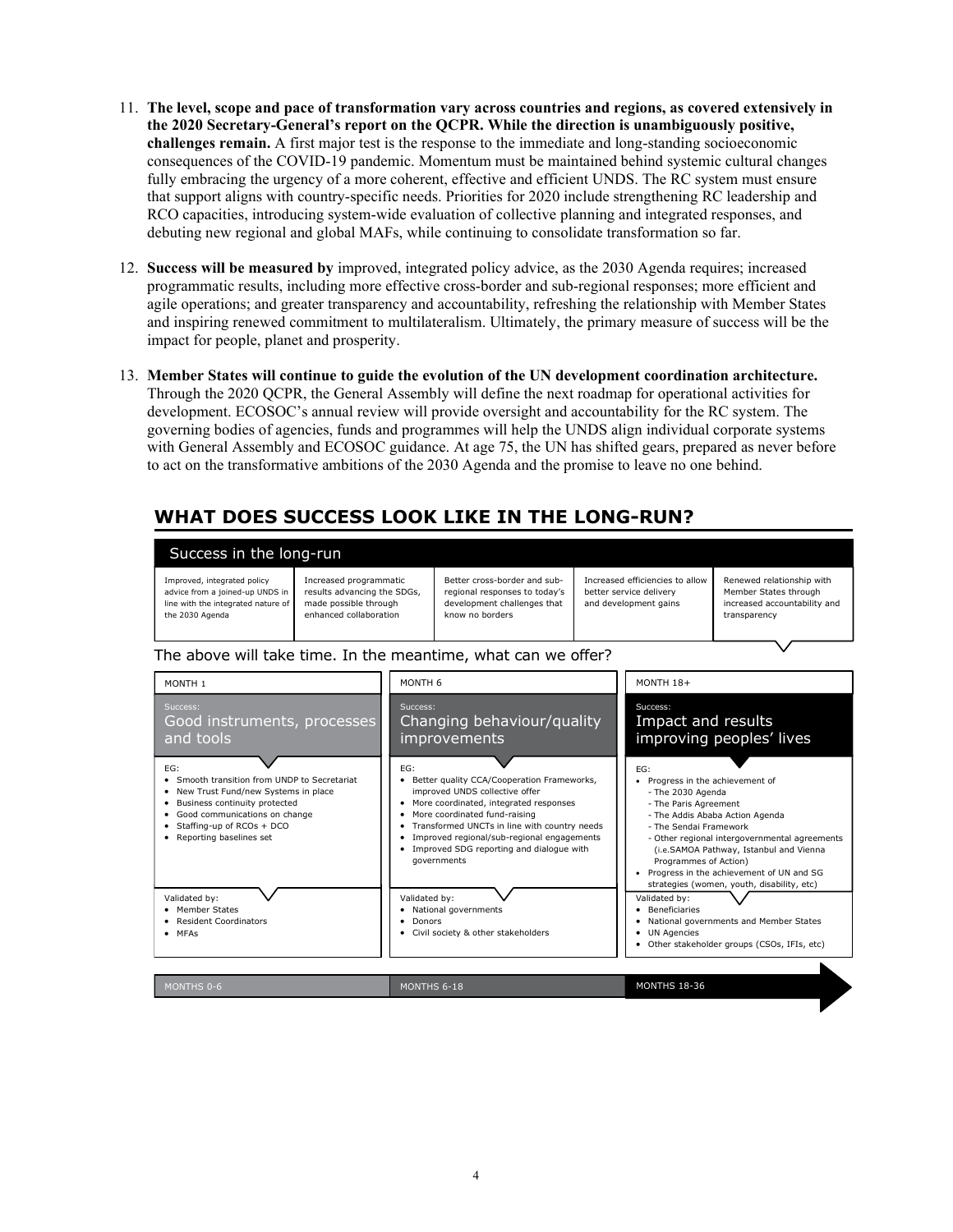### **II. Leadership for sustainable development results: building RC system capabilities for the 2030 Agenda**

- *(i) RC leadership to lift UNCT support for the SDGs*
- 14. **To enable the transformation of the UNDS, RCs must be highly qualified leaders** with a deep understanding of the conceptual shift of the 2030 Agenda and the implications for national planning, financing and implementation. They need to draw on expertise and assets from the entire UN and beyond to address Member States' development priorities. They need to lead UNCTs in integrated analysis and planning to accelerate results. They need to identify, enable and support innovative partnerships and solutions. They need to also be better equipped to ensure coherence between development, humanitarian and peacebuilding actions, especially where they also serve as Humanitarian Coordinator (HC) and Deputy Special Representative of the Secretary-General (DSRSG).
- 15. **The Secretary-General convened a second annual global RC meeting** in November 2019 to reiterate his expectations and support for this higher level of ambition. RCs reflected on their new role, challenges and opportunities with the Secretary-General, peers, other high-level officials and Member States.
- 16. **DCO launched a series of initiatives to support RCs throughout the year**. To strengthen the common SDG knowledge base, DCO partnered with UNDP to develop an SDG Primer, guided by an inter-agency Learning Advisory Council chaired by UNU. The UN System Staff College, together with the Sustainable Development Solutions Network and UNITAR, developed a certification for RCs and an e-course for all interested development practitioners and Member States.
- 17. **DCO is also cultivating a diverse RC cohort and ensuring that RCs meet enhanced expectations** by helping incumbent RCs to "shift gears" where necessary, building a robust pool of high-caliber RC candidates, revamping the selection system to identify those best suited for each country, proactively managing and supporting RCs including through strengthened capacities, and establishing new accountabilities as part of redefining the RC relationship with UNCTs.

#### *Building a high-caliber RC cohort to advance the 2030 Agenda*

- 18. In 2019, DCO started mapping RC **talent** needs, over a five-year horizon, and identifying high-potential candidates within and beyond the UN system. RC positions are now advertised 6-12 months in advance to ensure smooth transitions, while a roster of retired RCs provides senior expertise to fill unexpected vacancies.
- 19. In 2019, two RC recruitment rounds placed 25 new RCs. The RC gender gap was closed in 2018. Geographic diversity improved from 41% in 2018 to 46% by March 2020. Diversity in RCs' agency of origin also increased.
- 20. A redesign of the RC selection system, including the RC Assessment Center, is ongoing to ensure an RC pool that is equally diverse in gender, geography and skillsets. DCO and OCHA have initiated a joint RC/HC Talent Pool to strengthen leadership for both development and humanitarian contexts.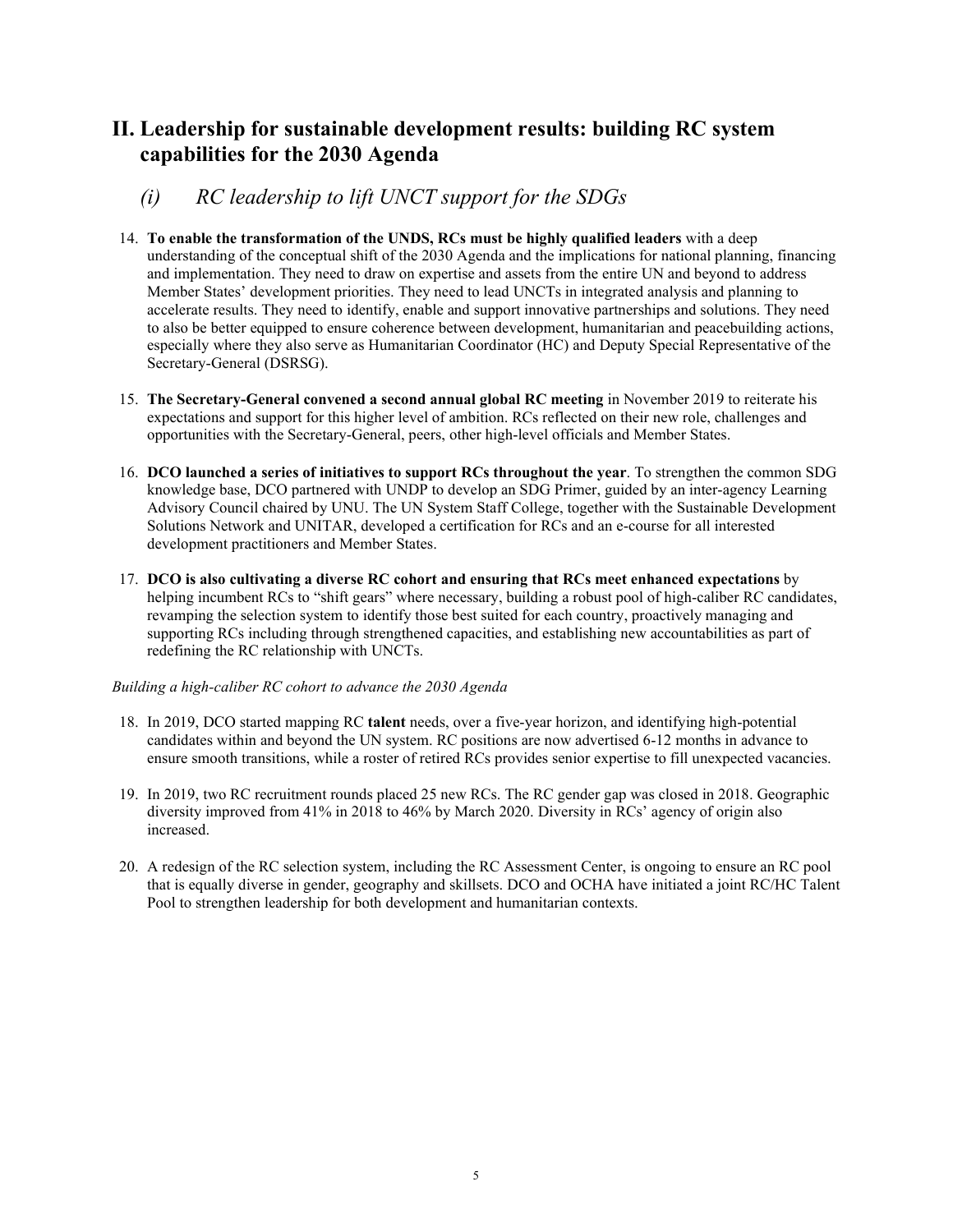





# **RESIDENT COORDINATORS** BY UN AGENCY OF ORIGIN



Source: Development Coordination Office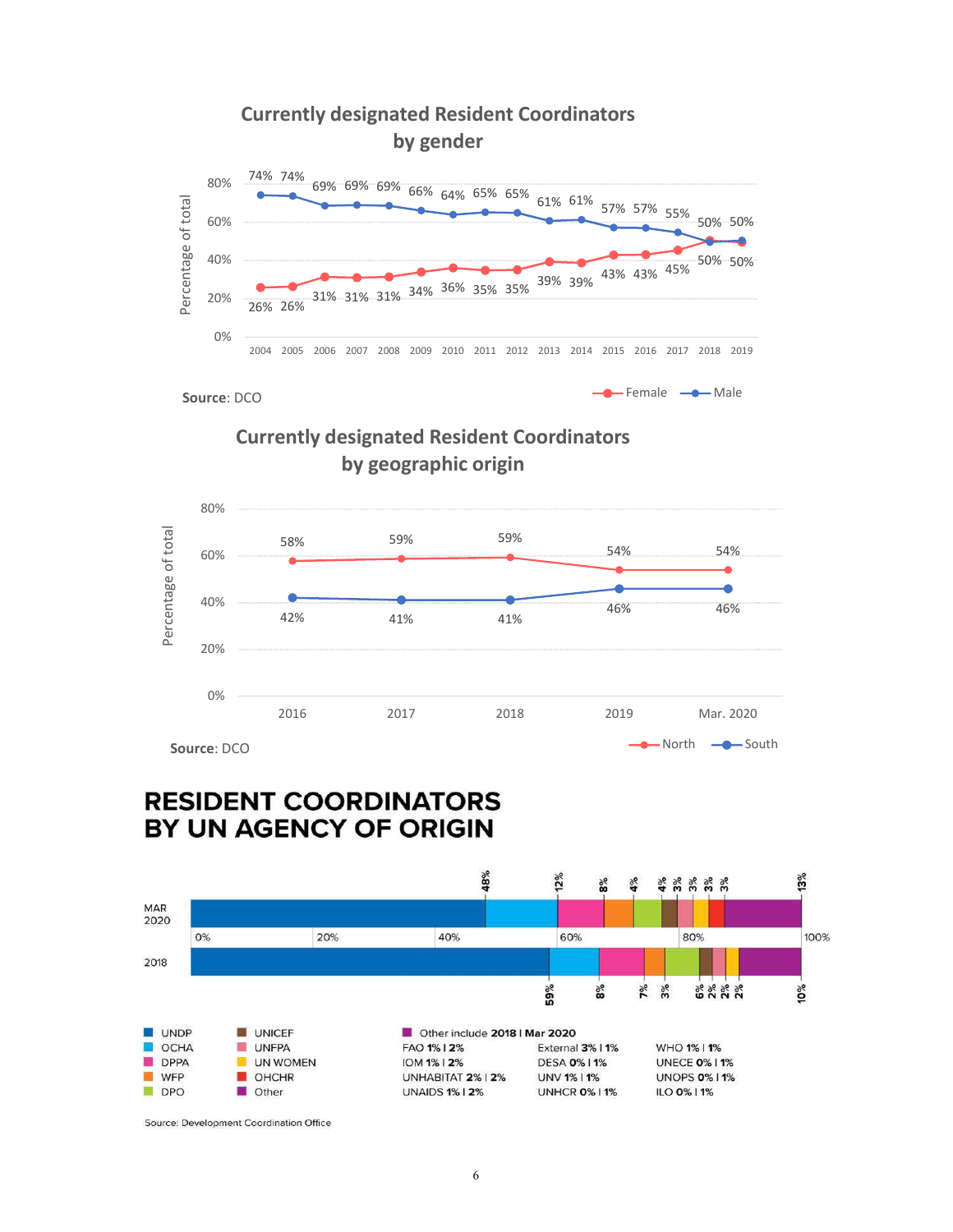- 21. The new **leadership development** strategy requires all incoming RCs to attend country-specific briefings in New York with relevant stakeholders from the Secretariat, other UN entities and the Permanent Mission of the Host Country. First-time RCs receive mentoring from former RCs and executive coaching. In a five-day induction, they reflect on their role with UN partners.
- 22. A transitional RC **performance appraisal system** has been put in place as the foundation for a long-term plan to be introduced in 2021. Yearly appraisals draw on inputs from the regional UNSDG team, the host country and other partners in the country. A peer feedback tool will be piloted in 2020. The Secretary-General, henceforth, will make the final evaluation of all RCs.

*Reinvigorating RCOs to strengthen RC capacities and support UNCTs* 

- 23. **Reinvigorated, ramped-up RC Offices underpin the renewed RC system.** Each RCO now has five core positions covering strategic planning; economics; data management, monitoring and evaluation; partnership and development finance; and communications and advocacy.
- 24. About half of the new RCOs include four national and one international positions, and the rest opted for three national and two international professionals. UNDP has managed national recruitment for the Secretariat, hiring 311 out of 399 expected national officers. National staff—more than half of them women—made up 53% of recruitments across the five core functions.



26. **Most RCs report that they now have sufficient analytical capacities to better fulfil their enhanced functions.** Over 90% believe that the UNCT values the new RCO as a common resource for analysis, policy and programming.<sup>11</sup>

#### *Defining RC-UNCT relationships and accountabilities*

27. **A renewed set of clear accountabilities between the RC and UNCT has been put in place through the country level chapter of the MAF.** New accountability mechanisms allow RCs to provide inputs into performance appraisals of UNCT members on UNCT-specific goals. By March 2020, UNDP, UNFPA, UNICEF, UNHCR, UN Women, UNOPS and UNAIDS had formalized this arrangement; all remaining

<sup>&</sup>lt;sup>11</sup> 2019 DESA survey of RCs.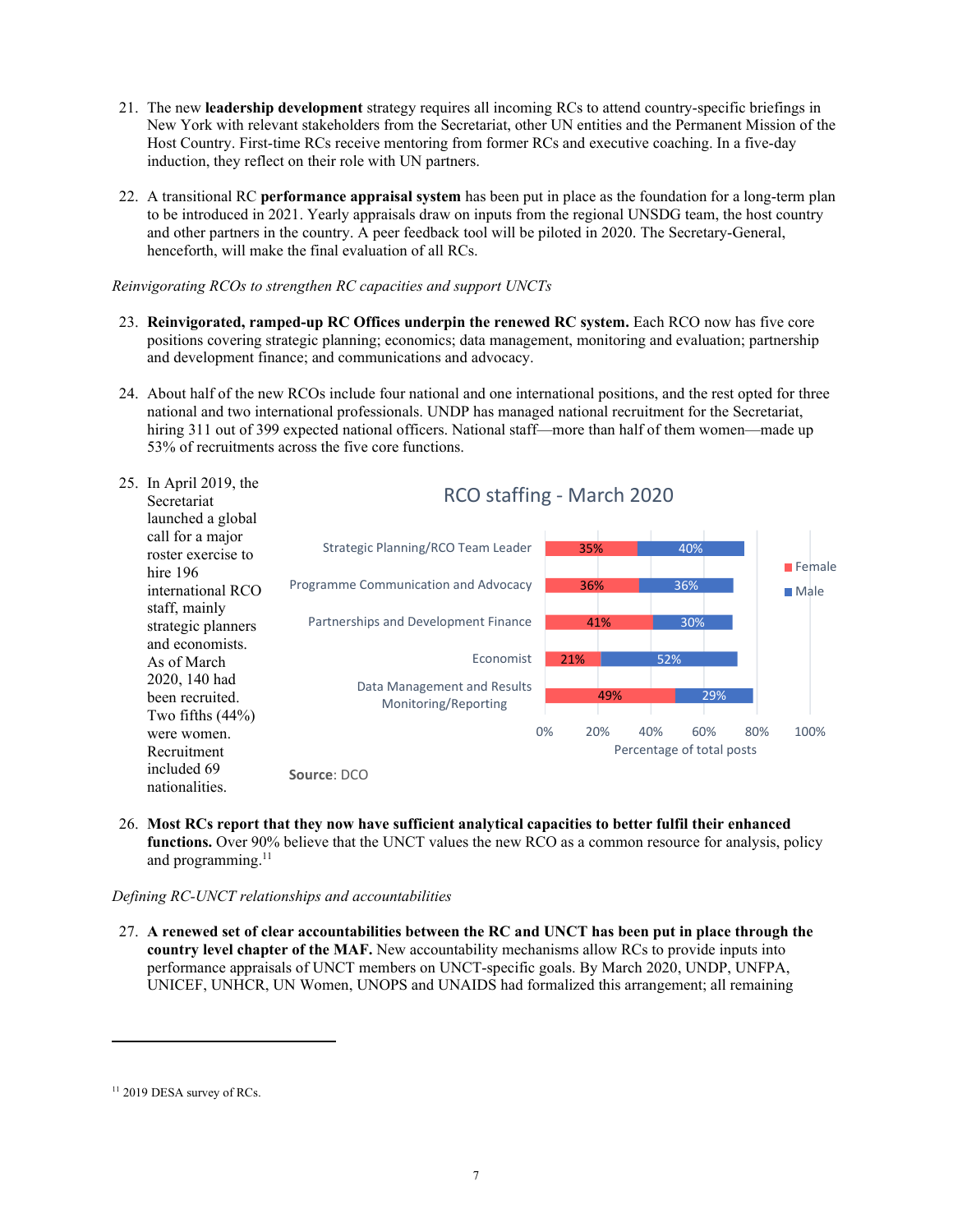UNSDG members are expected to do so in 2020. A DCO survey in November 2019 found over 90% of RCs stating that the MAF has changed how UNCTs work and improved government perceptions of RC leadership.

- 28. **A large majority of RCs report clearer understanding of their new leadership role** and responsibilities, based on the revised RC job description. They point as well to enhanced UNCT commitment to working together, particularly for joint planning, and sufficient prerogative<sup>12</sup> to reduce duplication of efforts. Over half (56%) of programme country governments state that the RC has strengthened UN coherence and helped reduce duplication in country.<sup>13</sup>
- 29. **RCs report some ongoing challenges**, such as perceived divergence in reform-related instructions given by different UN entities to country representatives; 45% of RCs see "significant disconnects" between UNSDG global policy and UNCT reality.<sup>14</sup> RC participation in UN agencies' high-level delegations or events remains uneven. Accountability mechanisms through agencies' performance appraisal systems are not yet fully in place, although work is well under way.
- 30. The country chapter of the MAF will be reviewed in 2020. Regional and global chapters of the MAF will be developed following final decisions on regional reviews and an internal review of UNSDG arrangements.

### *(ii) Coordination at regional level to support the RC System*

- 31. **In 2019, DCO established five new rregional offices.** All regional directors are in place; 73% of staff has been recruited. **Regional offices of DCO are RCs' first port of call** for technical support and quality assurance of new system-wide planning and programming measures. They help mobilize regional UN entities behind national priorities, encourage cross-border initiatives and back RC peer exchanges. They connect the national to the global level, by ensuring consistency in carrying out and implementing UNSDG guidance and decisions by the Executive Committee and Deputies Committee at country level, and helping to channel and consolidate reforms on the ground.
- 32. **Regional offices of DCO have provided extensive training on the new Cooperation Frameworks and pooled regional expertise**. Regional inter-agency peer support groups continue to provide technical support and quality assurance for Cooperation Frameworks, increasingly involving regional commissions to ensure a robust economic analysis and policy focus. For example, the regional office of DCO for Asia and the Pacific facilitated substantive inputs by ESCAP to five CCAs and Cooperation Frameworks over 12 months. The peer support group in Latin America and the Caribbean provided the vehicle for ECLAC's inputs to four UNCTs in the region. The regional office of DCO and the peer support group for the Arab States facilitated ESCWA's support to nine RCOs and UNCTs. Some UNCTs are working together to align Cooperation Frameworks to tackle cross-border issues or common challenges.
- 33. **New regional networks for knowledge-sharing have been established among RCs and UNCTs, to ensure a demand-driven system where UNCTs can better tap into regional assets to respond to national priorities and needs**. Regional offices of DCO have organized regional meetings of RCs, at times in collaboration with specialized agencies, regional commissions and normative agencies, to discuss regional challenges, opportunities and possible collaborations. In Latin America and the Caribbean, for example, the regional office organized a first-of-its-kind regional meeting of all RCs with ILO; the regional office in Africa organized similar meetings on climate and environmental change with UNEP and on regional integration with ECA. Regional offices have also facilitated virtual regional exchanges among RCs and agencies, funds and programmes. The regional office of DCO for Europe and Central Asia, for example, organized virtual exchanges for regional agency directors to help them better engage with RCs in the region. UNCTs report that online thematic discussions and information sharing have been useful.
- 34. **Regional offices of DCO have shared guidance on UNDS repositioning** with RCs and UNCTs. Most have engaged in regional review consultations. Regional offices have also advised RCs on management issues arising from the transfer of the RC system into the Secretariat and supported RCO hiring processes. The

 $12$  ibid.

<sup>&</sup>lt;sup>13</sup> 2019 DESA survey of PCG.

<sup>&</sup>lt;sup>14</sup> 2019 DESA survey of RCs.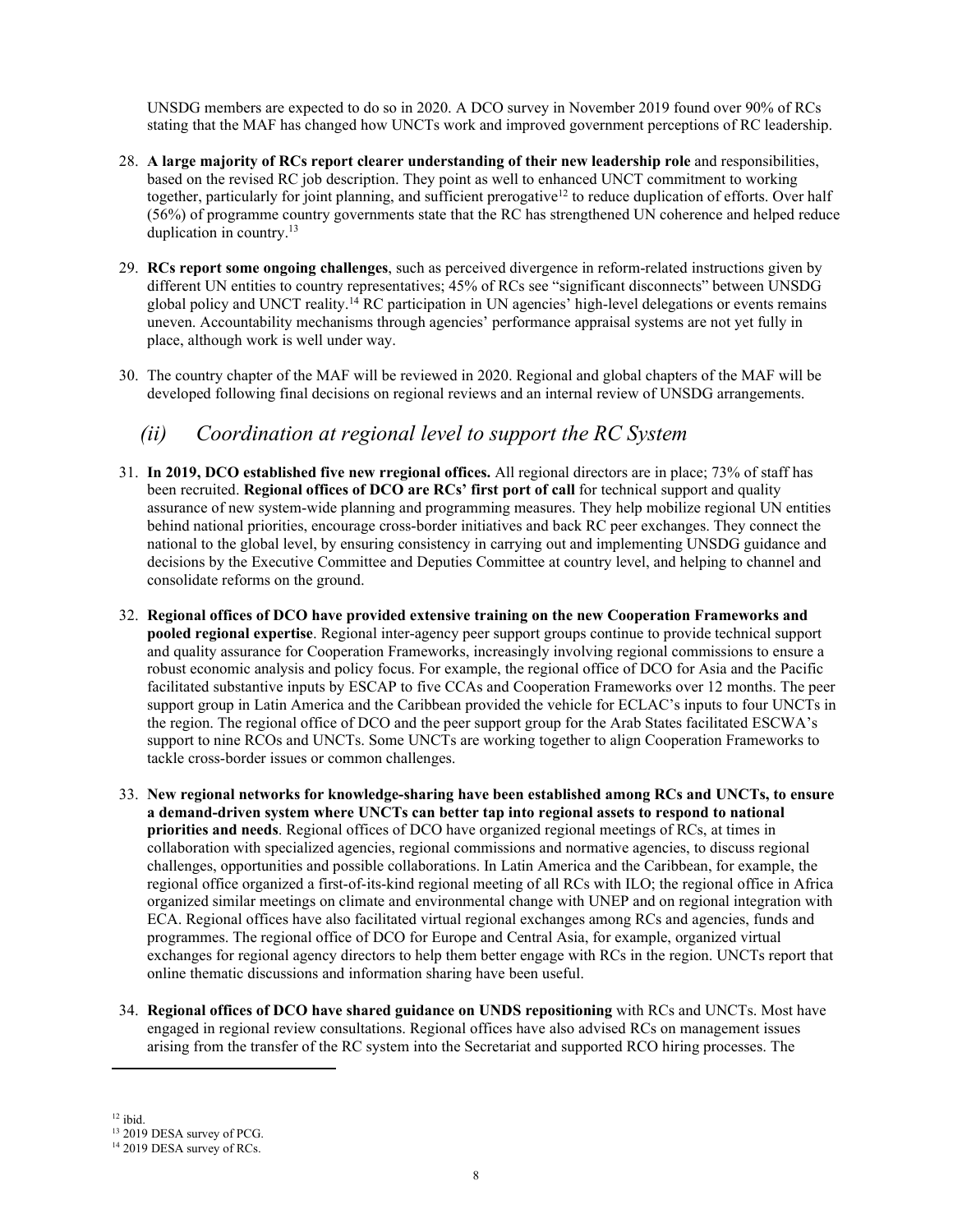regional office for Latin America and the Caribbean**,** for example, partnered with ECLAC and UNDP to develop inductions for new RCs and RCO staff that were replicated elsewhere. The regional office for the Arab States organized a workshop for RCs, RCOs and UNCT representatives on understanding Islamic financing mechanisms in support of the 2030 Agenda, which will be replicated in Central Asia and Europe as well as the African region, where such mechanisms are also relevant. Regional offices also help advance the efficiency agenda by supporting RCs in the roll-out of business operation strategies (BOS).

**35. In many regions, regional offices of DCO and regional UNDS entities have partnered to bring RCs and UNCTs into major regional initiatives and facilitate access to key regional assets**. For instance, regional offices of DCO and UNDS entities at regional level work closely to ensure that the Regional Knowledge Management and Statistical Hubs, led and hosted by the regional commissions, are fully and easily accessible to RCs and UNCTs. In Latin America and the Caribbean, the RCs of El Salvador, Guatemala, Honduras and Mexico worked under the leadership of ECLAC and with other UN entities to support a comprehensive intergovernmental plan for Central America covering economic development, social welfare, environmental sustainability and migration management. The regional office of DCO supported the four RCs to organize a sub-regional cluster, and hold quarterly meetings assessing sub-regional trends and planning programmatic collaboration.

### *(iii) Global support of the UN development system*

- 36. **DCO's global backing of RCs and RCOs includes operational support and strategic guidance through new policies, guidelines and standards** for a renewed collective approach. This centres on the new CCAs and Cooperation Frameworks – for which DCO facilitated an inter-agency process to develop new guidance – as well as funding and financing strategies for UNCTs to leverage all resources to support countries in achieving the SDGs.
- 37. **DCO has worked with UNSDG members to roll out knowledge management systems** to better capture, distribute and use knowledge resources across the UNDS. In 2019, it introduced platforms to facilitate knowledge flow across RCO staff and relevant country, regional and headquarter DCO counterparts on key issues such as strategic planning, data, economic policy, business operations, communications, leadership, development financing and partnerships. A new portal for RCs eases access to key resources and guidance on reform, complemented with monthly webinars. Collectively, these networks host more than 6,000 members across 30 UN entities. In the future, a process linking them to other relevant networks includes connecting the RCO economists' community with the DESA-hosted UN Economist Network.



<sup>15</sup> 2019 DESA survey of RCs.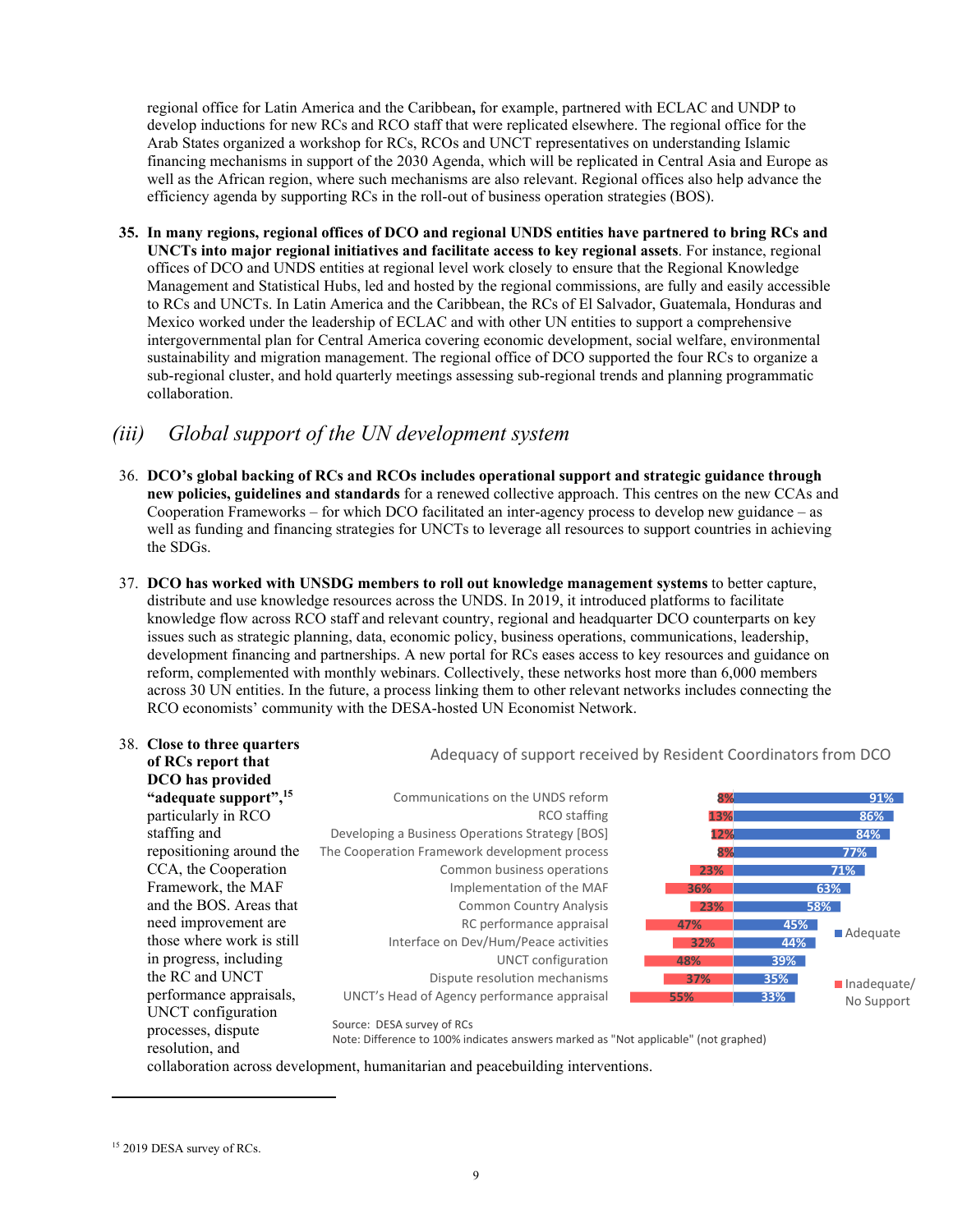- 39. **New tools for a new generation of UNCTs have been accompanied by efforts to secure resources to build the new RC system**. DCO shepherded the budget proposal through the ACABQ and the Fifth Committee, established the online platform for the SPTF, developed guidance on the implementation of the coordination levy and engaged Member States on voluntary budget contributions.
- 40. **DCO has worked closely with UNSDG members to support cultural change across the UNDS.** In 2019, the UNSDG Principals guided UNDS repositioning, collective ownership of reforms and key workstreams to build on knowledge and best practices. UNSDG Strategic Results Groups contributed to the Funding Compact, advanced a common partnership approach, initiated work to strengthen data management and results reporting, and advanced the Secretary-General's efficiency agenda.
- 41. **DCO also supports work on developing synergies across development, humanitarian and peacebuilding interventions** through the Joint Steering Committee to Advance Humanitarian-Development Collaboration, where it serves as secretariat alongside UNDP, OCHA and DPPA/PBSO.



**43. DCO's enhanced coordination capacities have proven critical in the wake of the response to COVID-19**. RCs drive the UN response on the ground, ensuring that UN expertise is used effectively to support countries and leveraging the leadership roles of WHO and UNDP, respectively, to respond to the health crisis and its socio-economic ramifications. DCO has provided guidance to RCs and RCOs in handling multiple aspects of the crisis, from internal operational preparedness to coordinating UNDS support to national governments facing immediate health needs and longer-term impacts. DCO, along with UNDP, is also co-leading the UN Task Team set up by the Secretary-General to operationalize the immediate socioeconomic response to the pandemic.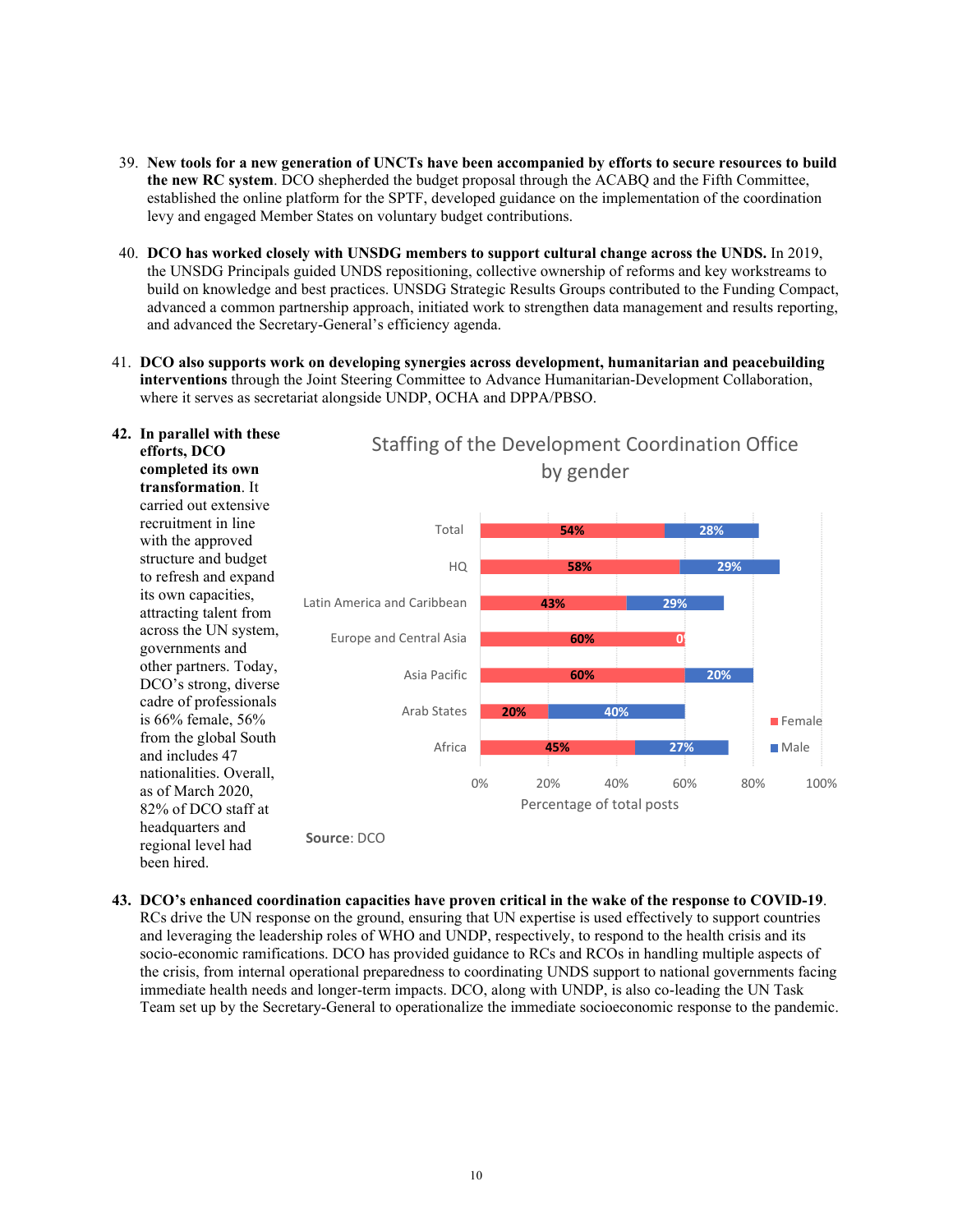## **III. Integrated and effective responses in support of the 2030 Agenda: UNCT results through stronger coordination**

- 44. **As the 2020 Secretary-General's report on the QCPR reveals, a new generation of UNCTs is emerging. RCs sit at the center of this transformation**, leveraging new tools for joint planning and programming, namely, the CCA and Cooperation Framework. Nearly two in three UNCTs (69%) report improved joint planning as a key achievement in 2019.<sup>16</sup> In fact, 15 Cooperation Frameworks were launched in 2019; 37 are being developed in 2020. A dashboard on the implementation status of Cooperation Frameworks in every country is available on the UNSDG website, along with a library of documents related to the Framework.
- 45. To ensure that the CCA and Cooperation Framework meet the ambitions of the reform, DCO partnered with the UN System Staff College to deliver training for 41 UNCTs on preparing Cooperation Frameworks. 58 staff across UNDS entities were trained as trainers to support – along with regional peer support groups – a growing number of UNCTs, governments and other partners engaged in design and implementation of Cooperation Frameworks.
- 46. **New ways of working are opening access to a broader range of UN technical expertise.** Full-time RCs and strengthened RCOs draw the entire range of UN system resources together to offer integrated responses tailored to country needs. Three quarters of RCs (75%) report that they now have the capacity to access the wealth of normative and technical expertise and resources across the UNDS, including in specialized agencies and organizations with a limited country footprint.<sup>17</sup> Enhanced RC leadership also facilitates discussion on the right UNCT configurations, now mandatory in country planning and programming processes. This aims to tap the best, most relevant UNDS capacities to deliver on the Cooperation Framework.
- 47. Regardless of whether they are resident in a country or not, all agencies signing a Cooperation Framework are now members of the UNCT. Engagement of agencies not physically present in countries has increased; they represented nearly a third of UNCT members in 2019.<sup>18</sup> In Asia and the Pacific there has been greater involvement by agencies without a country presence including DPPA, in developing CCAs. Globally, regional commissions are now full-fledged members of 40 UNCTs, up from 34 in 2018.<sup>19</sup> "Virtual" UNCTs are becoming more common, as in Comoros, where the UNCT includes 12 agencies with no physical presence on the ground. Turkmenistan's new Cooperation Framework has 18 UN signatories, far beyond the existing UNCT configuration of 10 UN entities; only 6 signatories will have physical offices in the country.
- 48. **With the backing of RCs and their teams, UNCTs are increasingly providing integrated SDG policy support** to national and local governments. There was an 11% increase in joint programmes targeting the Goals, from 445 in 2018 to 498 in 2019.<sup>20</sup> Greater government engagement is evident. The Cooperation Framework has also enhanced collaboration with development partners.

#### **Increased government engagement with RCs and UNCTs**

- In Uganda, after a first-of-its-kind dialogue between the UNCT and the President, the Government appointed a new national SDG focal point to interact with the UNCT.
- In Senegal, the UNCT carried out its first joint field visit where 11 agencies engaged with regional government authorities.
- In the Maldives, the UNCT was joined by the government at their very first CCA retreat to discuss the prevention agenda and the SDGs.

#### **Increased collaboration with development partners**

- In Guatemala, the UNCT and the EU undertook a major exercise to align their respective planning tools, and Sweden bilaterally committed to align to the Cooperation Framework.
- In Uzbekistan, a joint UN and World Bank retreat helped align both entities' analytical work.
- In Cape Verde, the RC and the Minister of Foreign Affairs co-led a dialogue with the UNCT and all development partners on partnerships and possible new SDG financing initiatives.

 $^{16}$  UNSDG IMS.

<sup>&</sup>lt;sup>17</sup> 2019 DESA survey of RCs.

<sup>18</sup> UNSDG IMS.

 $19$  ibid.

 $20$  ibid.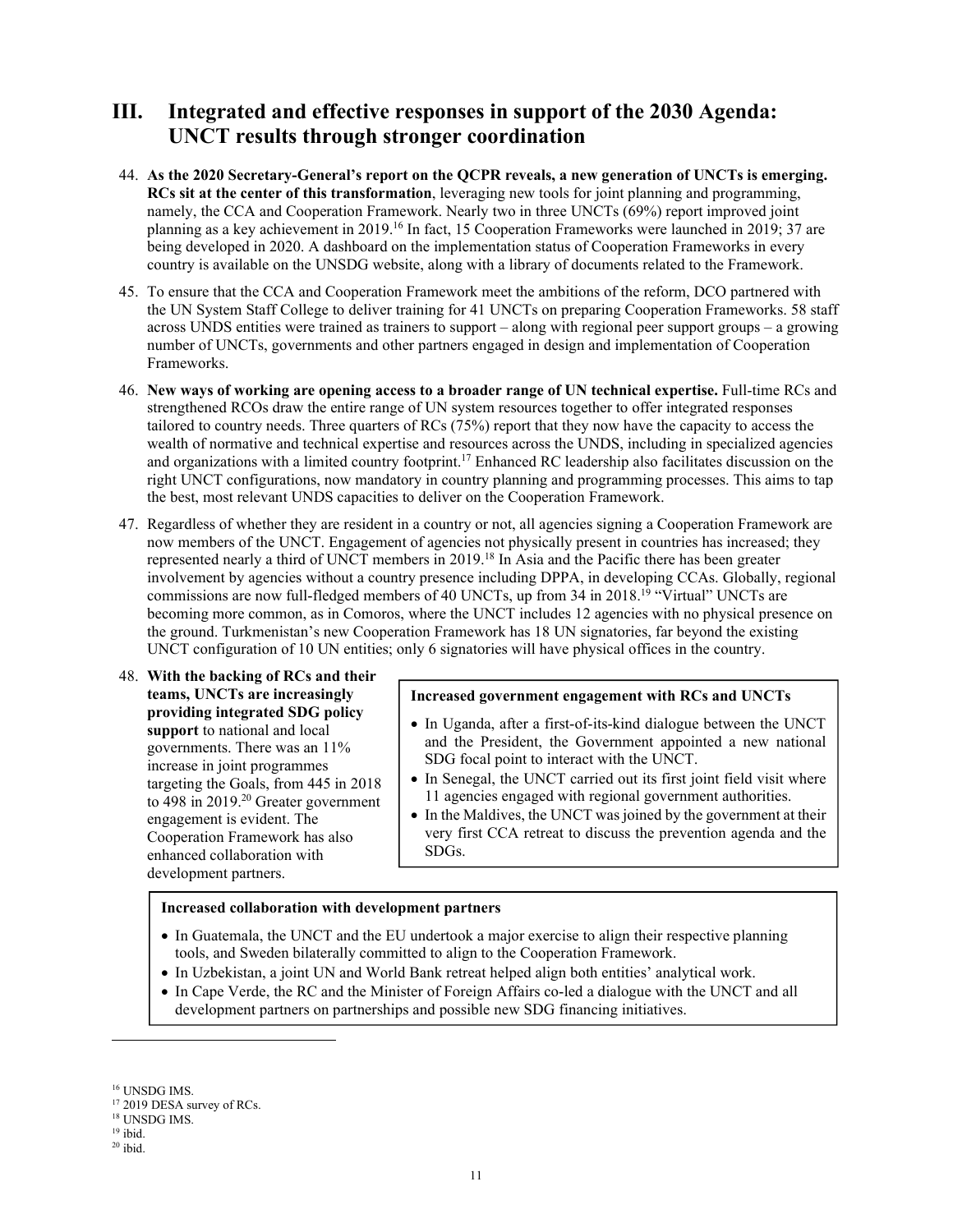- 49. In line with the financing imperatives of the Decade of Action, **RCs are engaging with the highest levels of government and convening all partners to help countries reinforce the SDG financing architecture,** and leverage public and private investment. Over 15 "pioneer" countries have started designing Integrated National Financing Frameworks (INFFs) with UN system support. RCs lead the overall coordination of such efforts at the country level, with UNDP providing technical leadership, and the EU, IFIs and other partners offering additional support. The Inter-Agency Task Force on Financing for Development, chaired by DESA, is further developing its global INFF methodology to support Member States, incorporating experiences and lessons learned from the pioneers.
- 50. **An integrated approach is also visible in efforts to leave no one behind,** including through the translation of global strategies into country actions. For instance, DCO worked with the Joint SDG Fund to guide proposals on gender, human rights and vulnerable groups. Joint programmes aimed at gender equality increased by 39%, in 2019.<sup>21</sup> 72% of Cooperation Frameworks in 2019 featured gender results as an outcome. The UNCT gender scorecard has improved gender analysis in the CCA and prioritization in the Cooperation Framework. DCO also works closely with the Office of the Youth Envoy to mainstream the UN Strategy on Youth. Several UNCTs are jointly mapping youth activities and developing more coherent and systematic approaches. RCs are championing initiatives like Generation Unlimited , a multisector platform hosted by UNICEF where all UN entities join businesses and youth organizations to jumpstart opportunities for young people. DCO supports RCs and UNCTs in advancing the UN Disability Strategy, too, with RCs in Fiji, Guatemala, Malawi and Tajikistan coordinating the UNCT validation of a disability inclusion scorecard pilot. In addition, DCO's enhanced support to RCs for realizing indigenous peoples' rights has reached over 30 countries (from Benin to Costa Rica); an indigenous peoples' scorecard is in process.

#### **Joint action for gender equality, youth and people with disability is on the rise**

- The UNCT in Turkey developed the first inter-agency action plan with beefed-up complaint mechanisms and support for victims of sexual exploitation and abuse.
- In Bangladesh, UNCT commitments in the SWAP Gender Equality Scorecard translated into a gender-responsive Cooperation Framework, grounded in gender analysis in the CCA, for the first time.
- In Burkina Faso and Morocco, the UNCT is jointly mapping all youth activities. In the former, the team shifted from a sectoral approach to youth to a more coherent and systematic joint effort.
- In Turkmenistan and Uzbekistan, UNCTs have begun massive consultations listening to thousands of youth and people with disabilities, including in rural areas, as part of their CCA and Cooperation Framework processes.
- 51. **RC leadership is enabling a new generation of cross-border programming to help governments address complex challenges at their request.** With support from RCs and UNCTs, the Heads of State of Kenya and Uganda sealed a historic commitment to improve peace and stability, respond to climate change and achieve the SDGs in a disaster and conflict-prone area at the border of the two countries. Similar collaboration in Benin and Togo is embedded in the Cooperation Framework to address cross-border challenges such as population movements, child trafficking, conflict prevention, youth radicalization and epidemics.
- 52. **The new RC system has become the anchor for integrated SDG solutions that link humanitarian, development and peacebuilding interventions in specific country contexts**. CCAs and Cooperation Frameworks feature stronger analyses of drivers of vulnerability, and better highlight interlinkages of interventions by different pillars**.** Jordan's Cooperation Framework, for example, includes a vulnerability umbrella that bridges the humanitarian and development divides to address inequality more systematically. Under the leadership of the RC, the UNCT in Syria is working to develop a strategic response that focuses on community cohesion to underpin much needed stabilization. Strong coordination across development, humanitarian and peacebuilding interventions is especially critical in transition settings, such as in Mali, where the new Cooperation Framework complements the multi-year Humanitarian Response Plan, MINUSMA's Integrated Strategic Framework and the Transition Calendar.

<sup>21</sup> UNSDG IMS.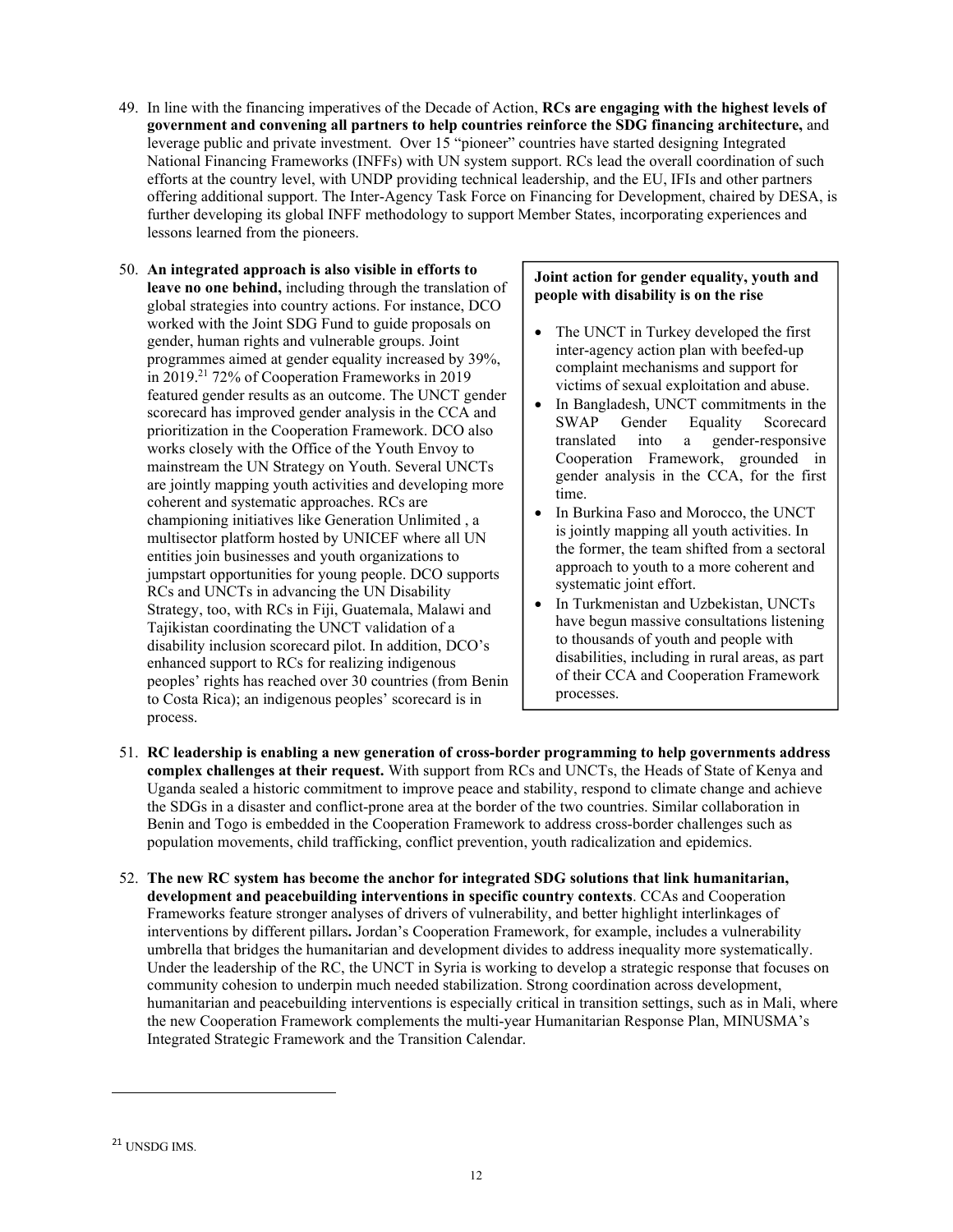53. **Despite progress, transformation of the UN's joint planning and programming approaches is not yet complete.** Not all Cooperation Frameworks fully align with the new requirements. The new Cooperation Framework guidance came at a point in 2019 when 15 UNCTs had already begun preparing the new Cooperation Frameworks based on previous guidance; moreover, most UNCTs are still within ongoing programme cycles. In 2020, all UNCTs will need to update their CCAs to respond to changed country contexts, including due to the COVID-19 pandemic, and meet new global standards. Special guidance for complex settings, high-income countries and countries serviced by multi-country offices will also need to be finalized. Structural obstacles to greater synergies between the Cooperation Framework and entity-specific country programmes remain to be addressed, especially to streamline preparation and approval processes for the latter. Governing bodies of UNDP, UNFPA, UN Women and UNICEF have agreed to adjust approval processes as needed.

### **IV. Coordination capacity for partnerships to achieve the SDGs**

- **54. A full-time RC and a new cadre of dedicated partnership officers have helped improve partnerships for innovative programmatic results**. They offer a "one-stop shop" for development partners, facilitating coherent UN engagement with all development stakeholders and leveraging partnerships in support of governments' development efforts.
- **55. As a result, more UNCTs are collectively engaging in scaled-up, ambitious, strategic partnerships, with some exciting innovations coming to life**. In Kenya, the RC, in close collaboration with the UNCT, is supporting the country's "Silicon Savannah" – a partnership among the government, development partners, the private sector, philanthropic organizations, civil society and academia in Kenya and the Silicon Valley in the US. The initiative aims to unlock investments to build skillsets and generate potential IT jobs. In Brazil, the UNCT has placed the SDGs at the centre of new partnerships with the Justice System and Public Prosecution Service and the National Confederation of Municipalities. The result is SDG localization in over 5,500 local governments reaching 200 million people. The RC and the UN multi-country team covering Barbados and OECS countries have partnered with IFIs and the private sector to address the specific financing constraints of many Caribbean SIDS. A new private sector engagement strategy has galvanized support from the Global Compact Office, the EU and the Caribbean Development Bank.
- 56. **Partnerships are shaping whole-of-society efforts to advance the SDGs**. In Benin, to prepare the CCA, the UNCT partnered with a mobile phone company foundation to conduct broad consultations. Using a toll-free number, over 100,000 people (including women, youth, people with disabilities and those living with HIV among others) could voice their views. One of many issues that came to light was the lack of birth certificates in certain areas and government agents stepped forward to help register more than 30,000 newborn children.
- 57. **The UN-World Bank partnership is evolving around CCAs and Cooperation Frameworks**. In Lebanon, the two organizations are jointly conducting the CCA and the Systematic Country Diagnostic to define common understanding of strategic engagement on the 2030 Agenda. This is an initial step towards aligning the future Cooperation Framework and the first national development plan in three decades.
- 58. **DCO has played an important role in cultivating an environment that enables partnerships**, working closely with UNOP, the Global Compact Office and DESA. It has supported the UNSDG in developing common minimum standards for multi-stakeholder engagement in the Cooperation Framework, and in shaping the first common approach to research and due diligence for business sector partnerships.
- 59. **DCO is collaborating with OCHA and DPPA/PBSO to ensure coordination with humanitarian and peacebuilding interventions, with a focus on prevention of crisis and vulnerabilities to achieve the 2030 Agenda.** A joint DCO-DPPA/PBSO workplan for 2020 will strengthen analytics and support CCAs and Cooperation Frameworks, envisioning special assistance to countries in transition and attention to financing, including through a World Bank partnership. DCO and OCHA are similarly bolstering collaboration on joint analysis, joined-up planning, and data sharing, including through information management systems of humanitarian and development partners.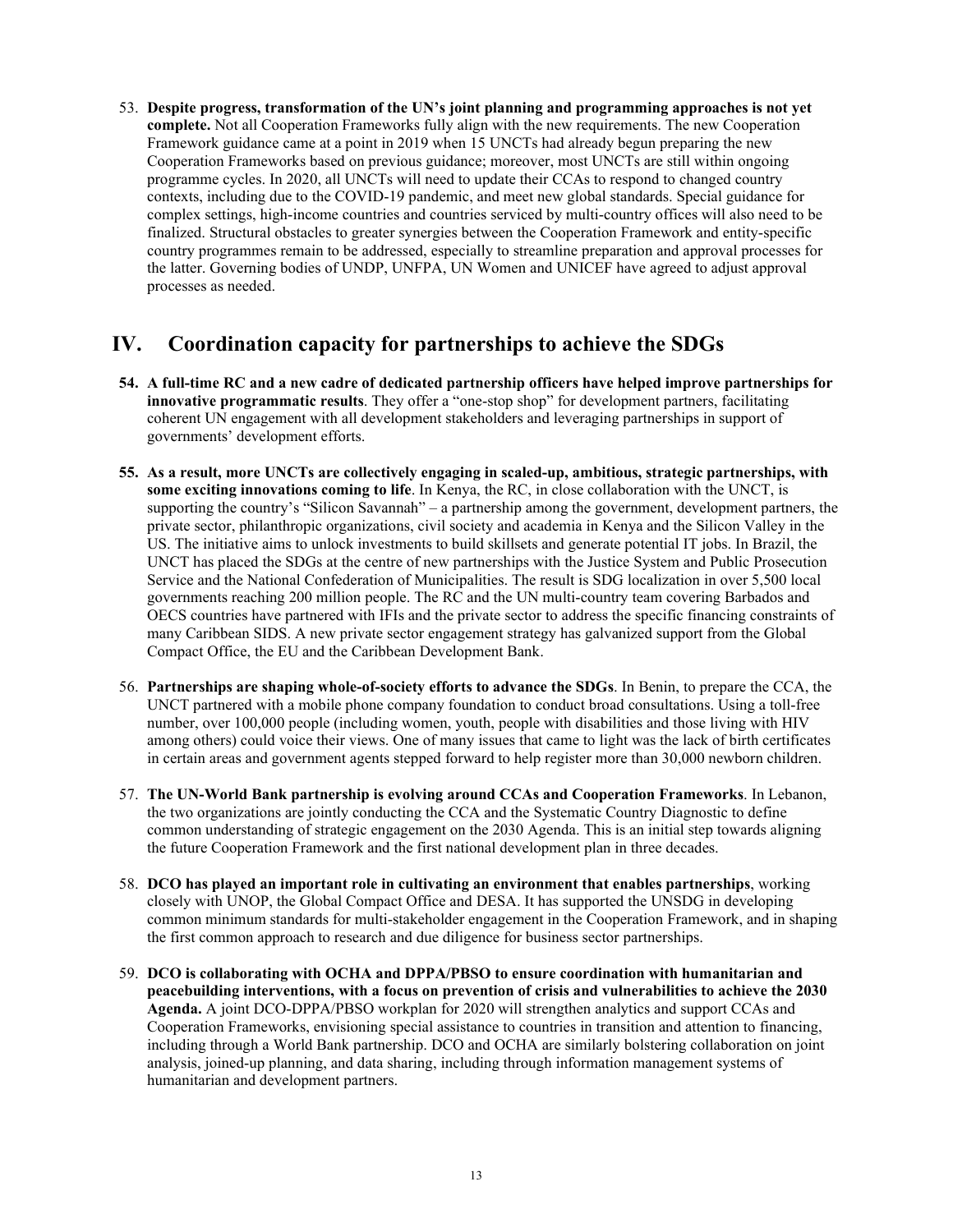

# **V. Quality funding to drive and incentivize integrated responses: the role of the RC system in driving a funding shift**

- 60. In his 2020 report on the QCPR, the Secretary-General reports on the progress so far in advancing the landmark Funding Compact approved by the General Assembly in 2019. **DCO has played a key role, in coleading the design of the Funding Compact and supporting its implementation,** working closely with the UNSDG and Member States, including through guidance on reporting to uphold accuracy and consistency.
- 61. RC commitments under the Funding Compact include articulating a Cooperation Framework funding strategy, establishing country-level pooled funds, coordinating UNCT submissions to the Joint SDG Fund, and increasing the visibility of core and pooled contributions.
- 62. Only a few UNCTs have articulated funding strategies so far, given the late finalization of the guidance and the ongoing placement of RCO economists and strategic planners throughout 2019. With these issues resolved by 2020, the number of strategies is expected to increase.
- 63. **RCOs also play a key role in the establishment of country-level pooled funds, which have been flourishing in support of national priorities identified in the Cooperation Framework.** 27 such funds, many successors of the first-generation Delivering as One funds, continue to be active; 15 new pooled funds have been established in the wake of UNDS reform. 2019 saw an acceleration in the capitalization of these funds. For example**,** the UN Country Fund in Papua New Guinea saw a major surge in contributions, including for the first time from the governments of Papua New Guinea and Germany; a EU contribution of €10 million is in the pipeline. In Pakistan, the UK committed  $£35$  million to the UN Sustainable Development Framework Fund for inter-agency work along the north-west border with Afghanistan. For the first time, the government of Albania provided an unearmarked contribution of US\$6.5 million to the national SDG Acceleration Fund.
- 64. Country-level pool funds often complement global mechanisms, such as the Spotlight Initiative, strengthen coherence, reduce fragmentation, broaden the donor base, share risk and provide flexibility to adapt to evolving circumstances. In Colombia, for example, the UN Multi Partner Trust Fund for Sustaining Peace has mobilized US\$150 million and in 2019 invested US\$2.1 million in private sector investment proposals with direct impact on the SDGs, which leveraged private sector contributions seven times higher than the initial investment amount.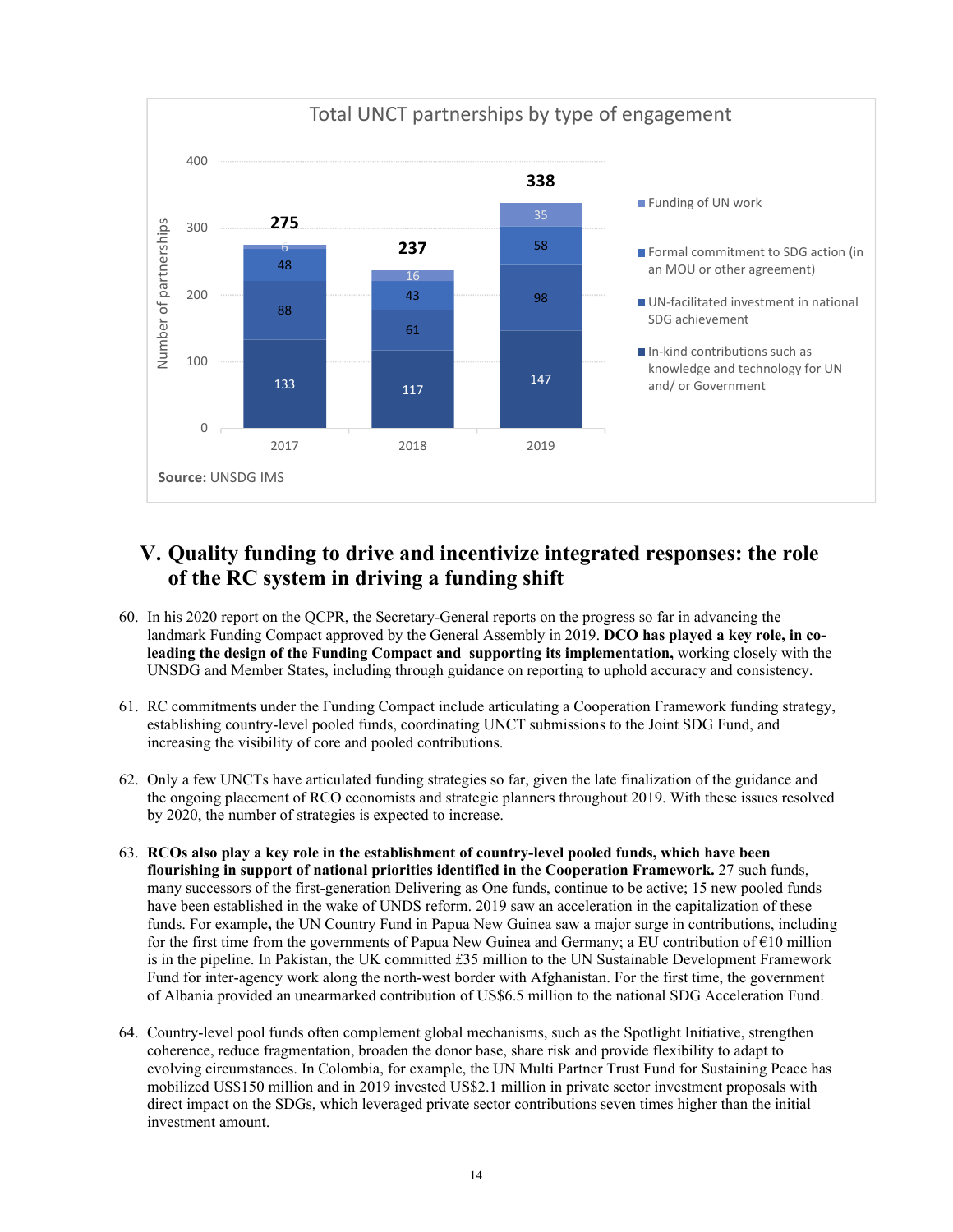- 65. **The global Joint SDG Fund is successfully stimulating collective action across UNCTs, governments, private sector and civil society.** It has mobilized US\$276 million and launched 2 calls for proposals so far.
- 66. The first Joint SDG Fund call for proposals in March 2019 focused on integrated approaches to social protection, with a focus on leaving no-one behind and a total envelope of US\$70 million. **This first call demonstrated how the Joint SDG Fund can incentivize UNCT collaboration, with strong government leadership**. It resulted in 35 joint programmes committed to improving social protection for vulnerable and marginalized groups, including children, adolescents, minorities, people living with disabilities and the elderly. The programmes link to 33 IFI investments; in 17 countries, the World Bank is one of the main partners. In Mauritania, WFP, ILO and UNICEF support an integrated social protection system that will reach 280,000 people in an acutely vulnerable region. In Cambodia, through the combined assistance of ILO, UNICEF and WHO, a government cash transfer scheme will reach 200,000 pregnant women and children by 2022. In Ecuador, ILO, UN Women and UNDP will enable 1.4 million young people to access decent work by 2022, half of them women. In Georgia, the social protection system, health and social services will be transformed to ensure social inclusion and equal rights for people with disabilities.
- 67. The second call focused on SDG financing and was launched in December 2019, with a US\$100 million envelope. This is **one of the largest UN-led initiatives to promote SDG financing**. It aims at creating an enabling environment, such as through financing strategies, strengthened capacities and public-private partnerships. It will invest in key initiatives to offer proof of concept, and to replicate and scale up existing initiatives. The selection process for joint programmes prioritizes LDCs, SIDS and fragile countries.

## **VI. Communications for development results: accountability and transparency towards national governments and their people**

- 68. **Sustained support for development reform requires enhanced communications for development results**, linked to increased transparency and accountability to governments and the wider public. This annual report to ECOSOC and the discussions it informs at the Operational Activities Segment allow the UN membership to have a full picture of RC system activities and to give guidance to the system. The online portal of the SPTF offers full information and figures on RC system funding.
- 69. **Evaluations play a central function in this effort**. OIOS has initiated an advisory engagement to support the RC system, including audit and evaluation scoping activities that will continue in 2020. Preliminary audit engagements have taken place through missions to Indonesia, Thailand and Vietnam. The UN Board of Auditors is also conducting an audit of the development reform pillar to be finalized by July 2020. At country level, the new Cooperation Framework guidance and companion package stipulate mandatory system-wide evaluations of performance and results. In addition, the Secretary-General is taking forward his efforts to strengthen system-wide evaluation, as elaborated in his 2020 report on the QCPR.
- 70. **DCO has improved its data systems, results reporting and transparency tools.** IMS allows DCO to collect information on UNCT activities and was upgraded to capture results following the reform. UN Info showcases the joint SDG programming of UN entities and continued its roll-out in 2019. So far, it has been adopted by 68 UNCTs; several use it to produce results reports for national governments. Starting in 2020, UN Info is mandatory for all UNCTs embarking on a new Cooperation Framework. In Cabo Verde, the Prime Minister has called it a crucial transparency, accountability, data and storytelling tool to assess joint UN results. Overall, there has been a 6% rise in annual UNCT reporting on joint results from 2018 to 2019. In 2020, DCO will enhance guidance and further improve tools for annual joint reporting to governments.
- 71. **A full-time RC function and RCOs with dedicated officers for data management and results monitoring have boosted transparency and accountability.** To support RCs and RCOs, UNSDG data ecosystems are being strengthened to improve performance tracking, follow-up and evidence-based policymaking. The creation of the UNSDG Task Team on Country-Focused Data and Reporting brings together knowledge, expertise, guidance and tools for SDG monitoring and reporting from across the UN system, with an online toolkit making diverse resources readily accessible.
- 72. **Increased visibility of RC and UNCT activities has also been enabled by an overhaul of DCO-backed online communication tools** promoting "coordination at a click". In 2019, DCO launched a revamped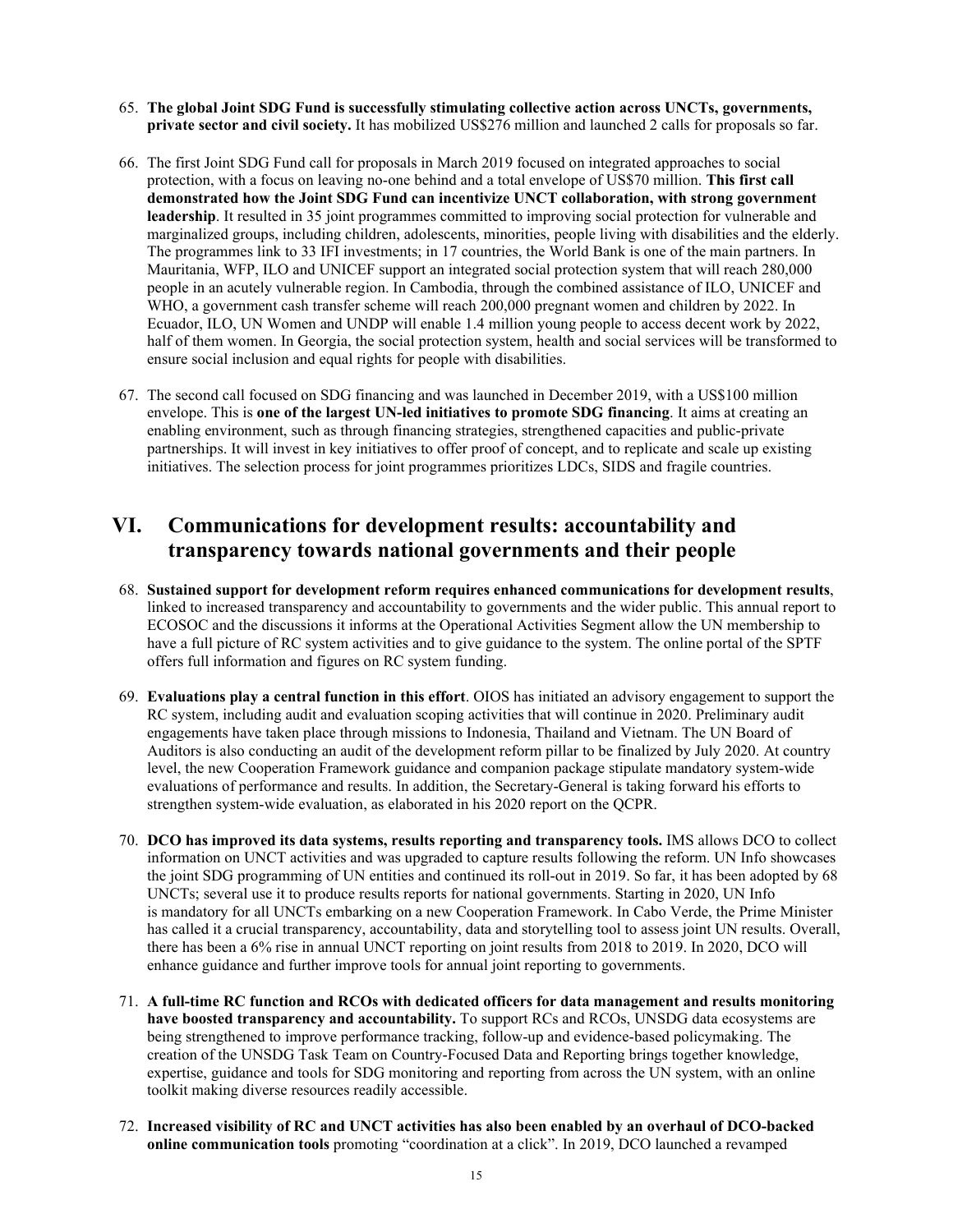UNSDG website in English, including resources on UNCT and UNSDG activities, tools and policies at global, regional and country level. It will be available in Spanish and French in 2020 and in all official UN languages by 2021. 50 new UNCT websites are active as platforms for data visualization and storytelling, pulling data automatically from IMS and UN Info. All UNCTs are expected to do so by 2021. UN Information Centres (UNICs) also began migrating their websites to DCO-backed UNCT web platforms, achieving operational efficiencies and unified messaging.

73. **Communications officers in all RCOs work closely with communicators across the system to reinforce the transparency of UNCT activities, while strengthening the collective voice of the system on the ground.** A new global communication network has fully integrated 44 out of 50 UNICs into RCOs; six exceptions are due mostly to geographic coverage or different locations from the RCO. This bolsters communication alignment between the RC system and DGC. In 86 locations without a UNIC, new communications officers in RCOs are being recruited; 50 had been hired by March 2020. 

## **VII. Business operations and efficiencies for sustainable development**

- 74. **Serving as the secretariat to the UNSDG Business Innovation Group (BIG), co-led by WFP and UNHCR, DCO has helped advance collective efforts to ensure more efficient UNCT operations**. This has required a heavy lift and we are now in a positive trajectory. In his 2020 report on the QCPR, the Secretary-General provides a detailed overview of efforts made to date to advance common premises and common services across several administrative areas, building on more ambitious UNCT business operation strategies, and harmonized principles of mutual recognition, client satisfaction, as well as costing and pricing.
- 75. RCs' responsibility for advancing the Secretary-General's ambitious efficiency agenda encompasses all of these areas. DCO currently supports over 40 UNCTs in moving towards common premises, for example. The BIG is also establishing an inter-agency database of UN premises to track every country's current situation and finalizing common premises pilots in six countries as the basis for devising a methodology for consolidation.
- 76. The merger of 44 UNICs into RCOs has created efficiencies and savings. 30 UNICs (68%) are co-located with the RCO. Most importantly, the 44 communications officers will remain on DGC accounts, while reporting directly to the RC. This has freed SPTF funds originally allocated to RCO communications officers, off-setting other costs, such as for enhanced coordination measures for MCOs.

### **VIII. Funding the RC system**

- 77. **DCO has supported the efforts of the Secretary-General to ensure that the hybrid funding formula for the RC system has the highest possible chance of success,** with strong support from Member States and the UNSDG. Member States adopted a model consisting of voluntary contributions, the doubling of UNSDG costsharing and a 1% levy on tightly earmarked third-party non-core contributions to UN development activities. All three funding streams flow into the SPTF. Full financial reporting takes place annually, within three months of the end of the calendar year.
- 78. **To date, 36 Member States have contributed to the SPTF,** with sums ranging from US\$15,000 to US\$23 million, totaling US\$118 million for 2019.
- 79. **The doubling of the UNSDG cost-sharing arrangement has been implemented, with strong support from UN governing bodies.** 17 of 19 UNSDG members contributed US\$75 million out of an expected US\$77.5 million in 2019. UNWTO and WMO did not participate; the latter has committed to doing so in 2020. ITC will join the cost-sharing arrangement in 2020, and UNIDO has committed to participating with its full share. The UNSDG injection of funding was vital to roll out the new RC system as some donors' contributions and the levy took time to arrive.
- 80. **In 2019, the coordination levy yielded US\$30 million, a remarkable outcome less than six months into implementation.** DCO developed guidance for operationalizing the levy, in consultation with Member States and the UNSDG, providing the option of collection by agencies or donors. Since the guidance was circulated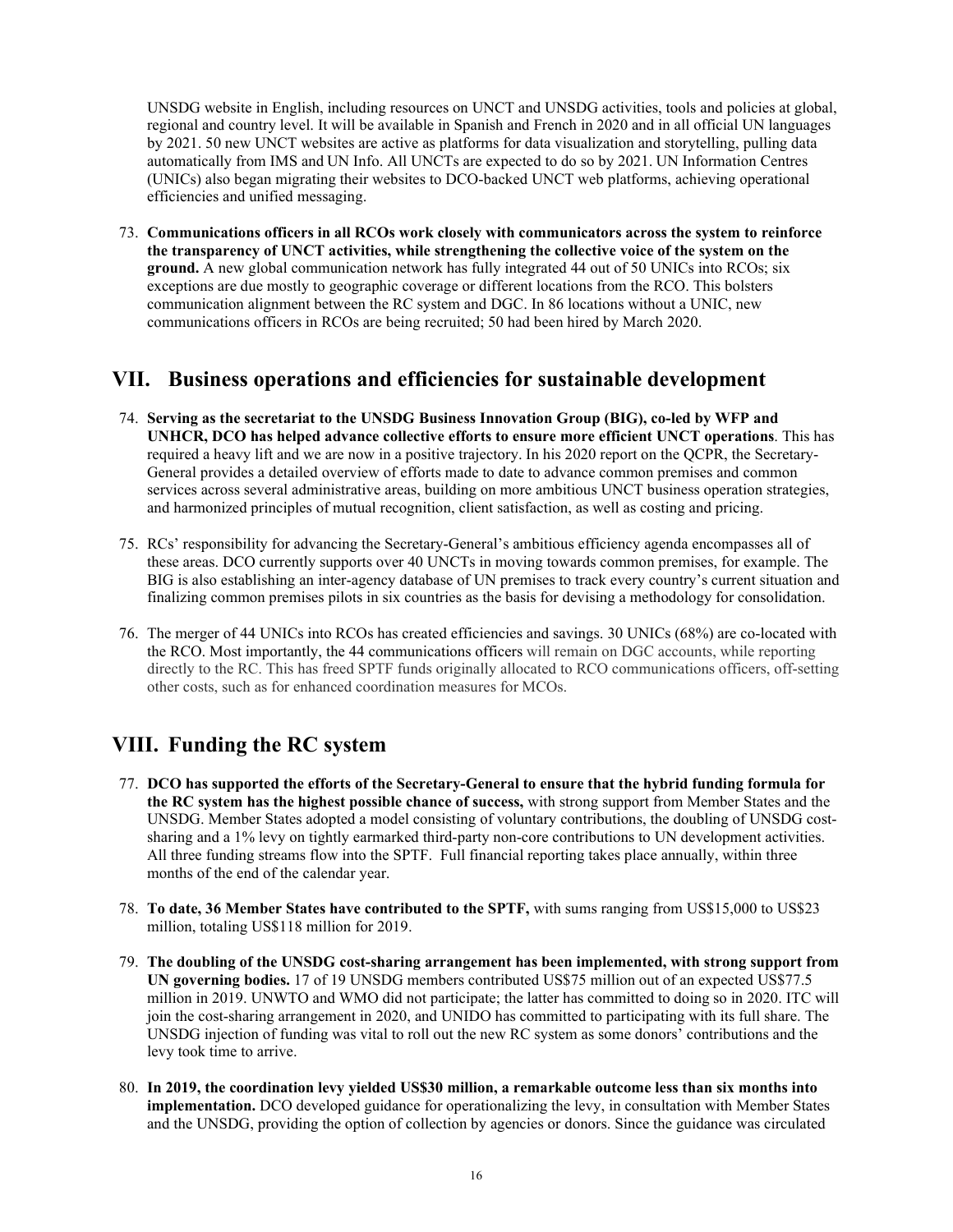to Member States in March 2019, 28 Member States have formally chosen the agency-administered option, while two Member States and the EU have selected the donor-administered option.

- 81. **In combination, all three funding streams totaled US\$223 million.** Although this left a shortfall of US\$58 million from the US\$281 million budget presented to Member States, the roll-out of the RC system was implemented effectively. DCO ensured a smooth transition by recruiting staff in stages, in line with cash flow. This phased approach resulted in 2019 closing with expenditures of US\$143 million and commitments of US\$7 million, totaling US\$150 million. It also allowed to carry over some funds to 2020, providing additional time to mobilize further contributions and strengthen the funding base. Full expenditure is projected in 2020.
- 82. **With the RC system now in place, full funding is required for 2020 and beyond**. To date, 18 Member States have made firm commitments or contributed US\$41 million. This includes a number of multi-year contributions and pledges made at the beginning of 2019. Soft commitments for 2020 total US\$37 million. The UNSDG cost-sharing arrangement is expected to yield US\$77.5 million, and the levy another US\$31 million. This adds up to US\$187 million, leaving an additional US\$94 million needed for the full budget of US\$281 million.
- 83. **To ensure that the ECOSOC Operational Activities Segment can fully perform its oversight function over the RC system, a detailed overview of resources, including their distribution for the next biennium and results for 2019, is provided in the Annex.** Information on revenues from all three funding streams as well as expenditures can also be found at the SPTF portal, https://soc.un.org/SPTF. A new version of the portal will be launched in May 2020 on the UNSDG website.
- 84. **The 75th session of the General Assembly will review the funding model**. Stepping-up development coordination means building a system for the future. It is not a one-off project. The funding required represents less than 1% of expenditure for UN operational activities for development. At the same time, it adds significant value, as shown in the many countries already benefitting from the reinvigorated RC system in its first year. Ensuring funding sustainability, including by further expanding the funding base, remains a challenge and a priority.

### **IX. Conclusion**

- 87. Despite important achievements, we still have some road to travel to ensure that the RC system along with the overall UNDS – is rooted in robust foundations to respond to the ambition of the 2030 Agenda and the urgency of the Decade of Action with the leadership, scale, quality and speed required.
- 88. RCs must demonstrate and earn their role of leaders of UNCTs. They must fully shift to their new, impartial and stepped up functions, drawing from and supporting all UNDS entities in their efforts to assist national governments. The redesign of the RC selection system is a priority to ensure that the new leadership cohort is in line with today's expectations. The assignment of the right profile of RCs to the right place at the right time will be a critical success factor.
- 89. RCs must also be able to count on the support they need. Nascent regional offices of DCO must consolidate their establishment and serve in the reprofiled and restructured UN regional landscape, in line with the regional review expectations. Mutual accountabilities between the RC system and UNDS entities must also be fully implemented and adjusted where needed. We must conclude the establishment of longer-term host agreements for RCs and their offices in all countries as soon as possible.
- 90. The shift towards a collaborative organizational culture must be consolidated. New analytical and planning tools have proven that they greatly improve the ability of the UN development system to work together. Yet, with most CCAs and Cooperation Frameworks still in progress or to be initiated, their contribution will become more evident in 2020 and 2021. The step from integrated planning to integrated implementation requires further strengthening. National governments and donors will continue to play a critical role in ensuring the right incentives to that end.
- 91. Unfinished mandates, such as the multi-country office and the regional reviews, will need to be implemented in line with Member States' decisions. System-wide evaluation will also need to be enhanced, especially to ensure robust evaluations of Cooperation Frameworks.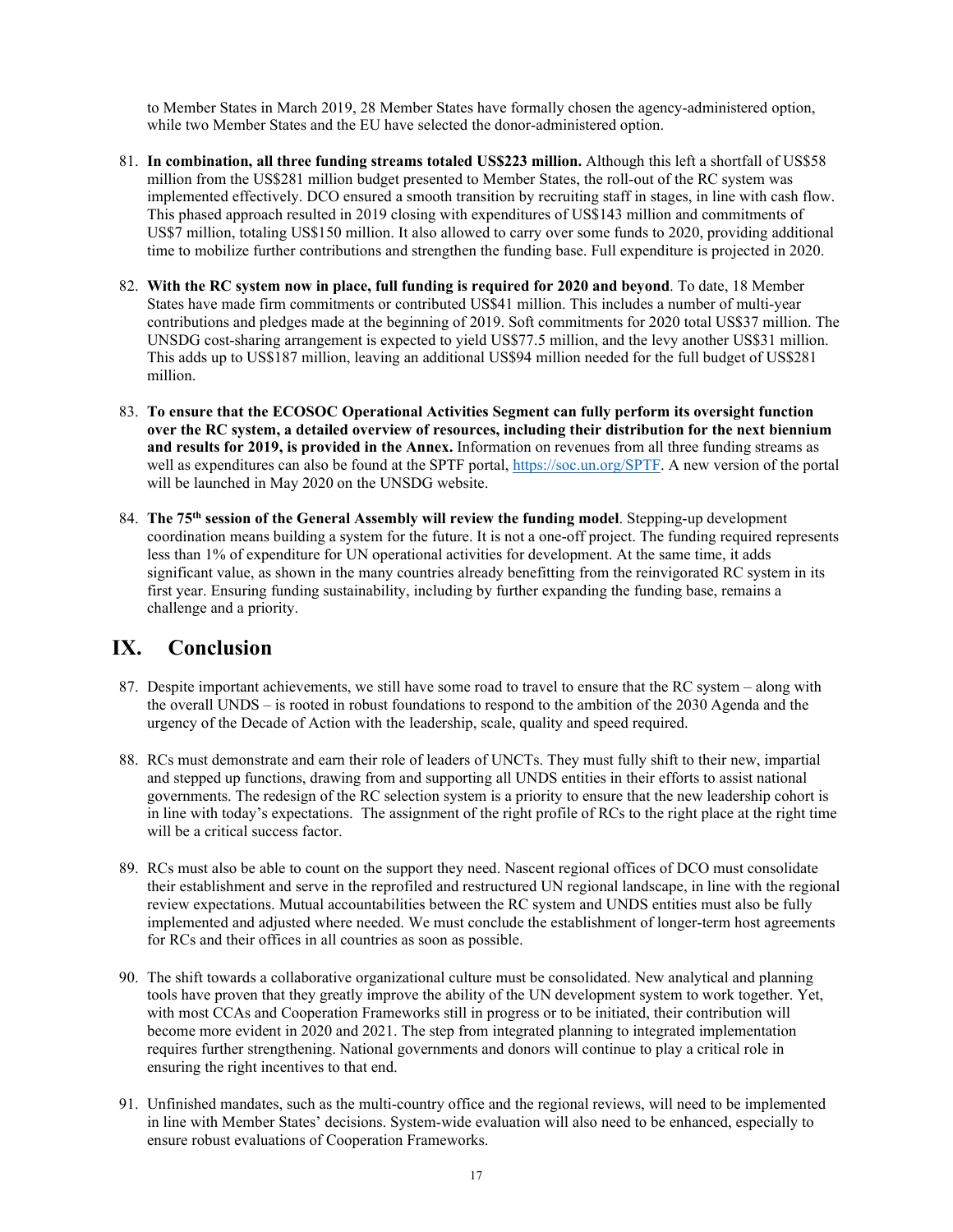- 92. Funding remains a key component of the challenges ahead. To sustain progress and meet increasing demands, including those brought by the COVID-19 pandemic, full, predictable and sustainable funding remains vital. The contribution by all Member States is critical for a renewed RC system that benefits all governments and their people. The review of the reinvigorated RC system during the 75<sup>th</sup> session of the General Assembly, including its funding arrangements, will be a key opportunity to firm up the funding modalities.
- 93. Yet, as the preceding pages document, only one year after the new RC system has begun operations, the decision to elevate coordination for sustainable development to an independent, impartial and empowered function is clearly beginning to show real results. The COVID-19 pandemic will likely be the litmus test for the reinvigorated RC system to live up to its promise.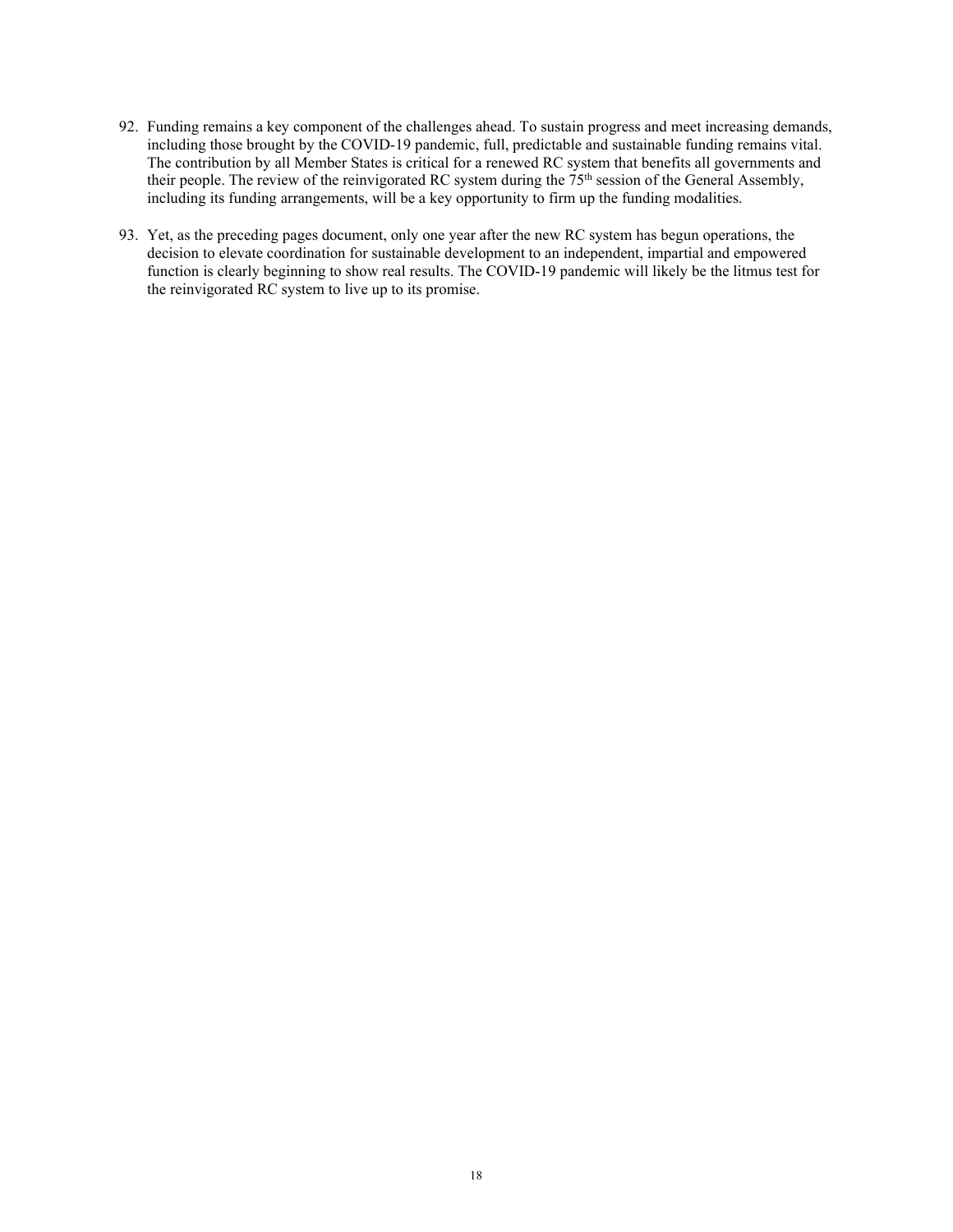### **Annex**

### **Overview of resources of the special purpose Trust Fund of the Resident Coordinator system**

#### **Table 1 Financial resources by component**

(Thousands of United States dollars)

|           |                                |                     |                  | Changes            |                     |                  |  |
|-----------|--------------------------------|---------------------|------------------|--------------------|---------------------|------------------|--|
| Component |                                | 2019<br>expenditure | 2020<br>estimate | Variance<br>amount | Variance percentage | 2021<br>estimate |  |
| A.        | <b>Executive direction and</b> |                     |                  |                    |                     |                  |  |
|           | Management                     | 1 903.2             | 2 3 4 6 .4       | 497.9              | 21.2                | 2 844.3          |  |
| В.        | Programme of work              |                     |                  |                    |                     |                  |  |
|           | Global coordination            | 7 5 4 6 .5          | 14 392.3         | 61.5               | 0.4                 | 14 4 5 3.8       |  |
|           | Regional coordination          | 3 3 1 0.9           | 6 6 5 9.4        | 2 8 8 4 .7         | 42.7                | 9 5 0 4 .1       |  |
|           | Country coordination           | 131 060.5           | 246 298.7        | (2980.7)           | (1.2)               | 243 318.0        |  |
|           | <b>Subtotal B. POW</b>         | 141 917.9           | 267 350.4        | (74.5)             | $\boldsymbol{0}$    | 267 275.9        |  |
|           | C. Programme support           | 5 9 9 0.6           | 11 609.7         | 96.5               | 0.8                 | 11 706.2         |  |
|           | <b>Total</b>                   | 149 811.7           | 281 306.5        | 519.9              | 0.2                 | 281 826.4        |  |

### **Table 2 Financial resources by object of expenditure**

|              | (Thousands of United States dollars) |                  | Changes            |                        |               |
|--------------|--------------------------------------|------------------|--------------------|------------------------|---------------|
|              | 2019<br>expenditure                  | 2020<br>estimate | Variance<br>amount | Variance<br>percentage | 2021 estimate |
| Post         | 73 271.7                             | 160 462.5        | 3 8 5 8 . 6        | 2.4                    | 164 321.1     |
| Non-post     | 76 540.0                             | 120 844.0        | (3338.7)           | (2.8)                  | 117 505.3     |
| <b>Total</b> | 149 811.7                            | 281 306.5        | 519.9              | 0.2                    | 281 826.4     |

#### **Table 3 Post resources by component for 2021**

|                   |                                                 |     |                |       |                 | Professional and higher |                |                          |                          |                | General Service<br>and related |                 | National staff                                   |       |         |
|-------------------|-------------------------------------------------|-----|----------------|-------|-----------------|-------------------------|----------------|--------------------------|--------------------------|----------------|--------------------------------|-----------------|--------------------------------------------------|-------|---------|
| (Number of posts) |                                                 | USG | ASG            | $D-2$ | $D-I$           | $P-5$                   | $P-4$          | $P-3$                    | $P-2$                    | Subtotal       | Principal Other<br>level       | level           | National<br>Professional Local<br><i>Officer</i> | level | Total   |
|                   | A. Executive direction and<br>management        |     |                |       |                 | $\mathcal{L}$           | $\overline{2}$ | $\overline{\phantom{0}}$ |                          | $\overline{7}$ | $\overline{2}$                 | 1               |                                                  |       | 10      |
| В.                | <b>Programme of work</b><br>Global coordination |     |                |       | $\mathfrak{D}$  | 10                      | 16             | -11                      |                          | 39             | $\overline{\phantom{0}}$       | 3               |                                                  |       | 42      |
|                   | Regional coordination                           |     |                | 5     | $\qquad \qquad$ | 6                       | -11            | 5                        | $\overline{\phantom{m}}$ | 27             |                                | $\qquad \qquad$ | $\overline{\phantom{m}}$                         | 5     | 33      |
|                   | Country coordination                            |     | $\overline{2}$ | 34    | 82              | 84                      | 123            |                          |                          | 327            |                                |                 | 421                                              | 264   | 1012    |
|                   | <b>Subtotal B.POW</b>                           |     | 2              | 39    | 84              | 100                     | 150            | 17                       |                          | 393            |                                | 3               | 421                                              | 269   | 1 0 8 7 |
|                   | C. Programme support                            |     |                |       |                 | 3                       | 5              | 2                        |                          | 11             | 4                              |                 |                                                  |       | 16      |
|                   | <b>Total</b>                                    |     | 3              | 40    | 85              | 105                     | 157            | 20                       |                          | 411            | 7                              | 5               | 421                                              | 269   | 1 1 1 3 |